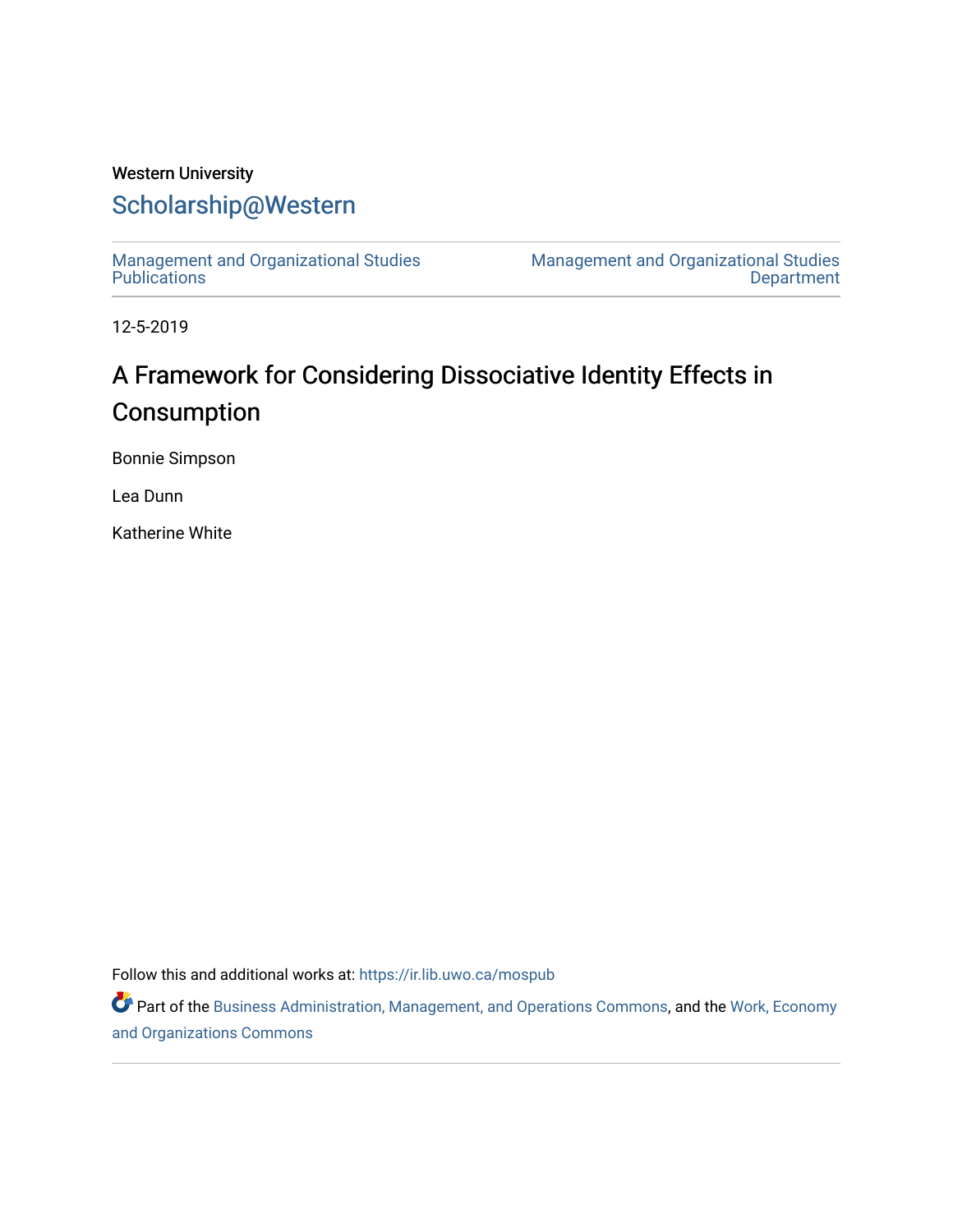### **A Framework for Considering Dissociative Identity Effects in Consumption**

Bonnie Simpson Assistant Professor in Consumer Behaviour DAN Department of Management and Organizational Studies Western University

> Lea Dunn Assistant Professor in Marketing Foster School of Business University of Washington

Katherine White Professor in Consumer Insights, Prosocial Consumption, and Sustainability Sauder School of Business University of British Columbia

This is a draft chapter. The final version is available in Handbook of Research on Identity Theory in Marketing edited by Americus Reed and Mark Forehand, published in 2019, Edward Elgar Publishing https://www.elgaronline.com/view/edcoll/9781788117722/9781788117722.xml?rskey=PEPpKX &result=1

The material cannot be used for any other purpose without further permission of the publisher and is for private use only.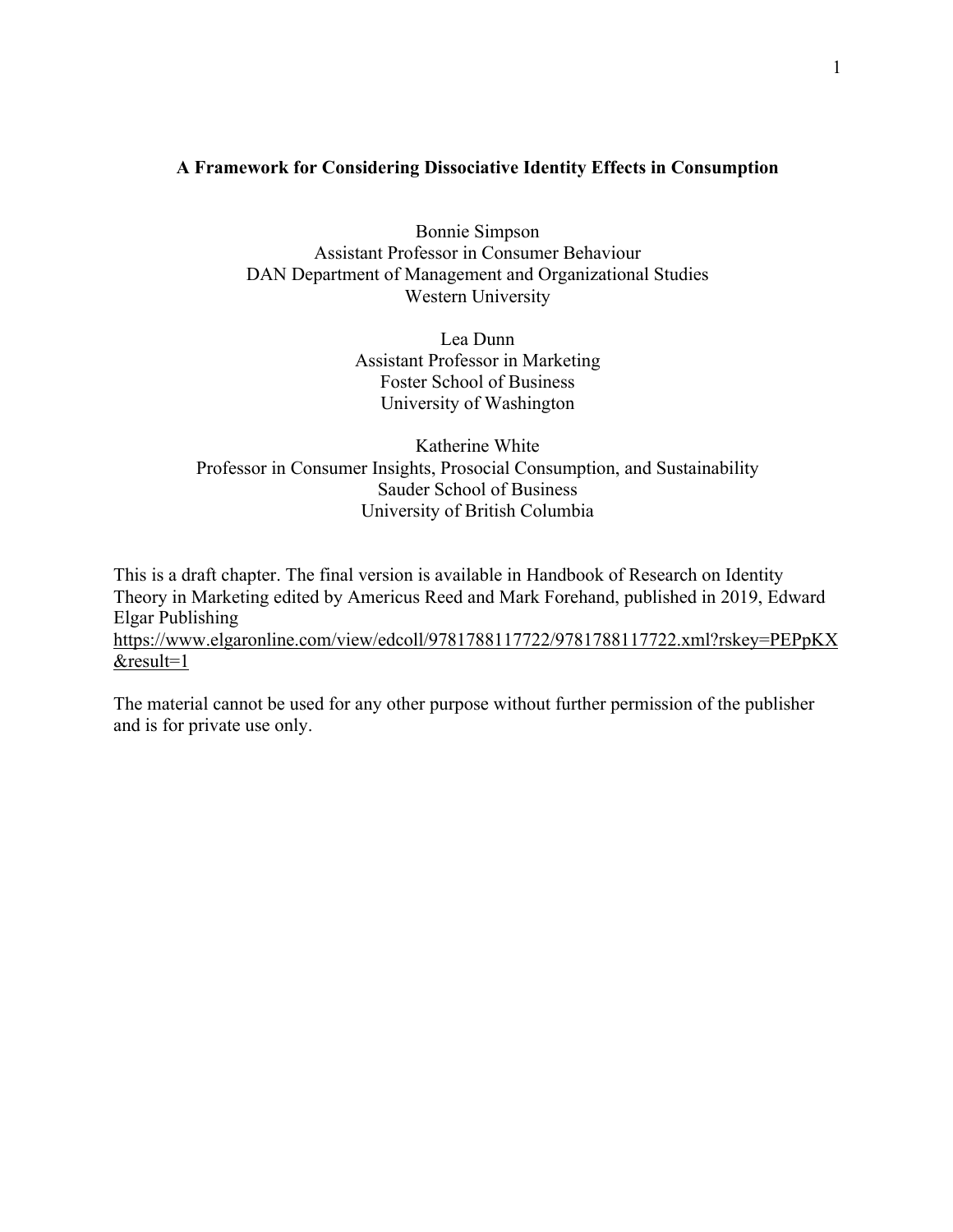#### **Quick Chapter Overview**

In this chapter, we focus on the observation that although people are often influenced by groups that carry positive associations (i.e., membership groups they belong to and aspirational groups they admire), the motivation to avoid particular groups can also lead to compelling influences on consumer attitudes and behaviors. We refer to this avoidance effect (striving to not be seen as or associated with a negatively viewed "other") as dissociation. In this chapter, we delineate three processes that drive dissociation effects: 1) *consistency threat*—consumers choose not to purchase a particular product because the group that has adopted it does not resonate with their private sense of self (and choosing this option would threaten self-consistency); 2) *negative information*—consumers will avoid products they view as imbuing their own identity with negative associations; and 3) *misidentification avoidance*—consumers will abandon products or preferences to avoid being misidentified by others as a member of a dissociative group. Further, we identify a fourth process, *positive identity contrast*, whereby a dissociative referent can lead to approach behaviors to positively differentiate the self from the dissociative group. We provide evidence for these dissociative processes and discuss future directions for research that explore solutions to overcoming dissociative effects. Practitioners can draw on this chapter to determine appropriate means to communicate or advertise a product relative to their target market, and also when non-target groups adopt their product. Consumers, through an understanding of dissociative motives, may be able to better accept and respond to dissociative out-groups. Finally, we explore dissociation through the perspective of how polarizing the world has become in many facets of life, such that demonstrating who you are *not* carries more weight than who you *are*. By understanding how and why dissociation occurs, consumers may be able to overcome these motives in ways that lead to a more cohesive and compassionate understanding of others.

#### **Abstract**

In this chapter we examine the mirror image of the identity association principle (Reed et al. 2012)—dissociation. While the association principle posits that stimuli associated with a positively regarded identity receive more positive evaluations, the dissociation principle suggests that stimuli associated with negatively regarded identities will receive negative evaluations and be abandoned. We focus on the nature of dissociative reference groups or groups the consumer is motivated to avoid association with, and we present a framework outlining how dissociative influence can impact consumer behavior. We review the literature on dissociative influence and note that although dissociative reference groups often spur avoidance behaviors, they can sometimes induce approach behaviors. We then turn to a discussion of how dissociative associations can lead to polarizing reactions in real-world domains, such as politics. Finally, we draw on our theorizing to outline some suggested directions for future research in this regard.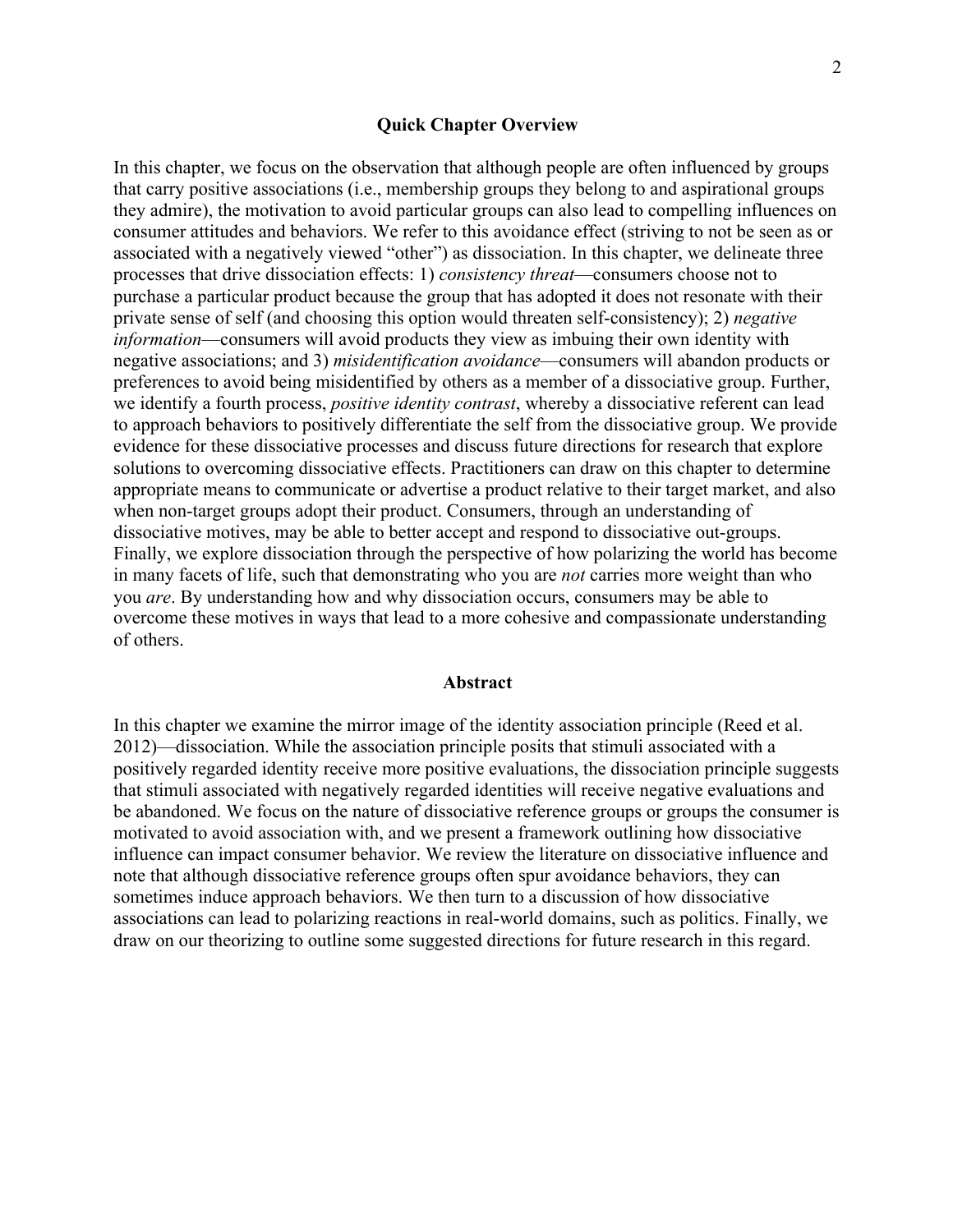One way in which individuals form, contextualize, and maintain a sense of their own identity is by associating the self with a given category label (e.g., familial roles, gender, nationality, etc.; Reed et al. 2012). Such category-based identity formation is often driven by associations with relevant social group memberships (or reference groups; White and Dahl 2006; Tajfel and Turner 1979). Much of the extant research on social group influence centers on positive reference groups—groups that individuals associate with in some way, such as membership groups (i.e., groups that an individual belongs to and feels a part of) and aspirational groups (i.e., groups to which an individual aspires to be a part of; Bearden and Etzel 1982; Escalas and Bettman 2003, 2005). A large body of literature has demonstrated that individuals prefer to act in ways that allow them to reinforce their connections with positive social groups (Bearden and Etzel 1982; Childers and Rao 1992; Cialdini and Goldstein 2003). Indeed, the identity association principle proposed by Reed and his collagues (Reed et al. 2012) proposes that when stimuli become associated with a positively regarded identity (e.g., a positive reference group), those stimuli will themselves garner more positive evaluations. We focus on the influence of the mirror of this associative principle—dissociation, or the notion that individuals are often motivated to avoid undesired identities (White and Dahl 2006; 2007). In this chapter, we review the research demonstrating that people often are driven by the desire to avoid associating with undesired identities. Moreover, we introduce a conceptual framework of dissociative influence that examines the distinct processes by which dissociative effects can occur and use this to propose novel directions for future research.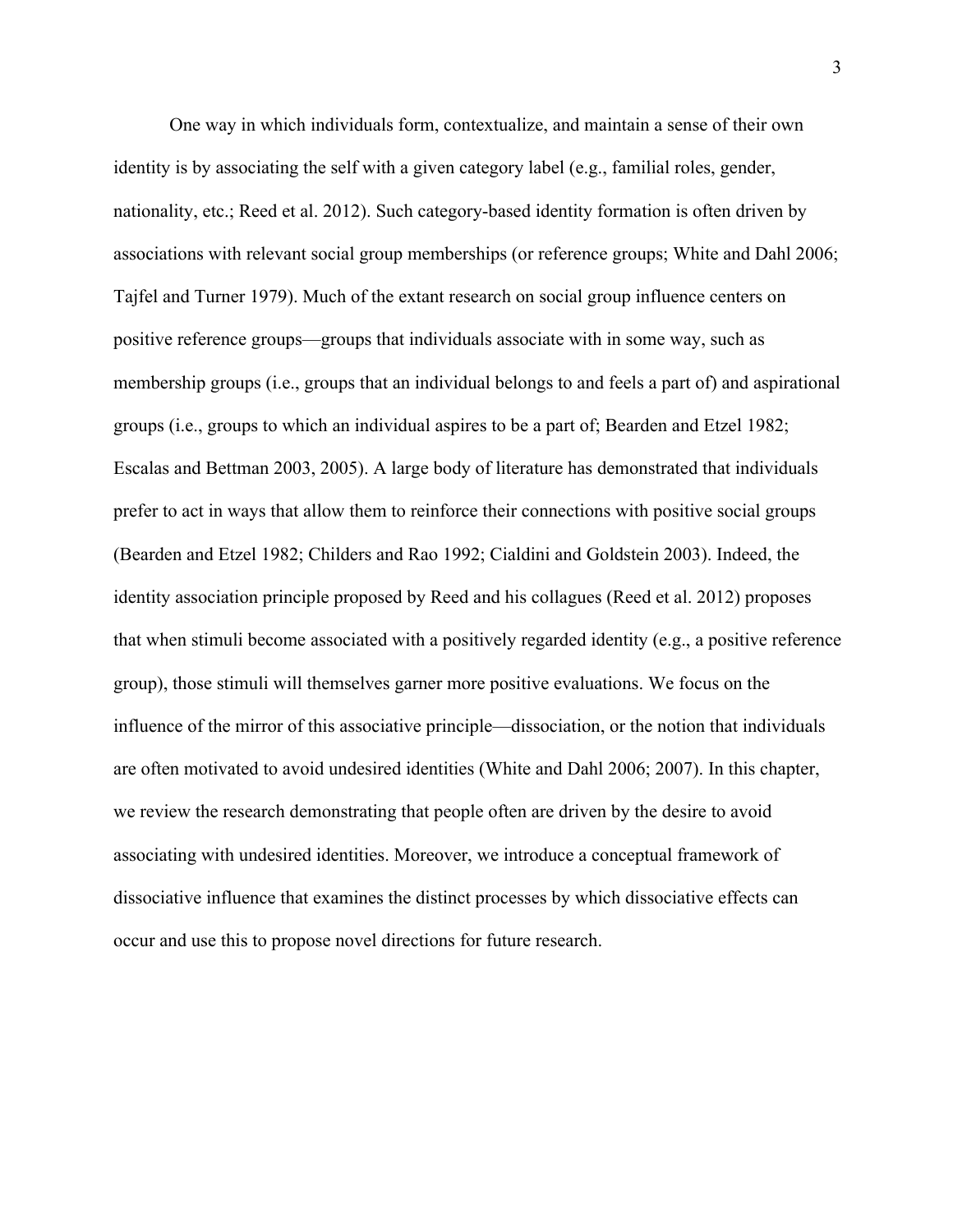#### *The Nature of Reference Groups and How They Shape Identity*

One view of consumption is that people choose products, brands, and behaviors that allow them to construct and maintain their identities, as well as to communicate their identities to others (Belk 1988; Kleine et a.1993). In addition to a sense of personal identity (i.e., related to one's individual sense of self), people hold social identities (i.e., related to the groups to which one belongs or is affiliated; Tajfel and Turner 1979). Thus, people are likely to consume products and brands that represent, reinforce, and maintain positive aspects of either their own personal identity or an identity linked to a social group membership (Escalas and Bettman 2003). The majority of work examining the influence of social group memberships on consumption finds that consumers are motivated be seen in a positive light and, thus, are more likely to prefer and purchase products or brands used by in-group and/or aspirational group members (Bearden and Etzel 1982; Childers and Rao 1992; Escalas and Bettman 2003).

By consuming in ways that are congruent with positively viewed social groups, individuals are able to positively construct, maintain, and communicate identities (Belk 1988; Richins 1994). We might, for instance, purchase a certain type of product (e.g., a pair of Nike running shoes) because it is associated with a group we aspire to (e.g., successful athletes), and through doing so we can signal to ourselves and others with whom and what we identify. According to McCracken (1989), products hold meaning as a function of the characteristics of who uses them. When social group members use and display products, associations related to group characteristics can be transferred to the product or brand. Indeed, work suggests that brands linked to positively viewed social identities become connected to consumers' mental representations of the self in ways that allow the consumer to create, cultivate, and define their self-concepts (Escalas and Bettman 2003, 2005; Escalas et al. 2019).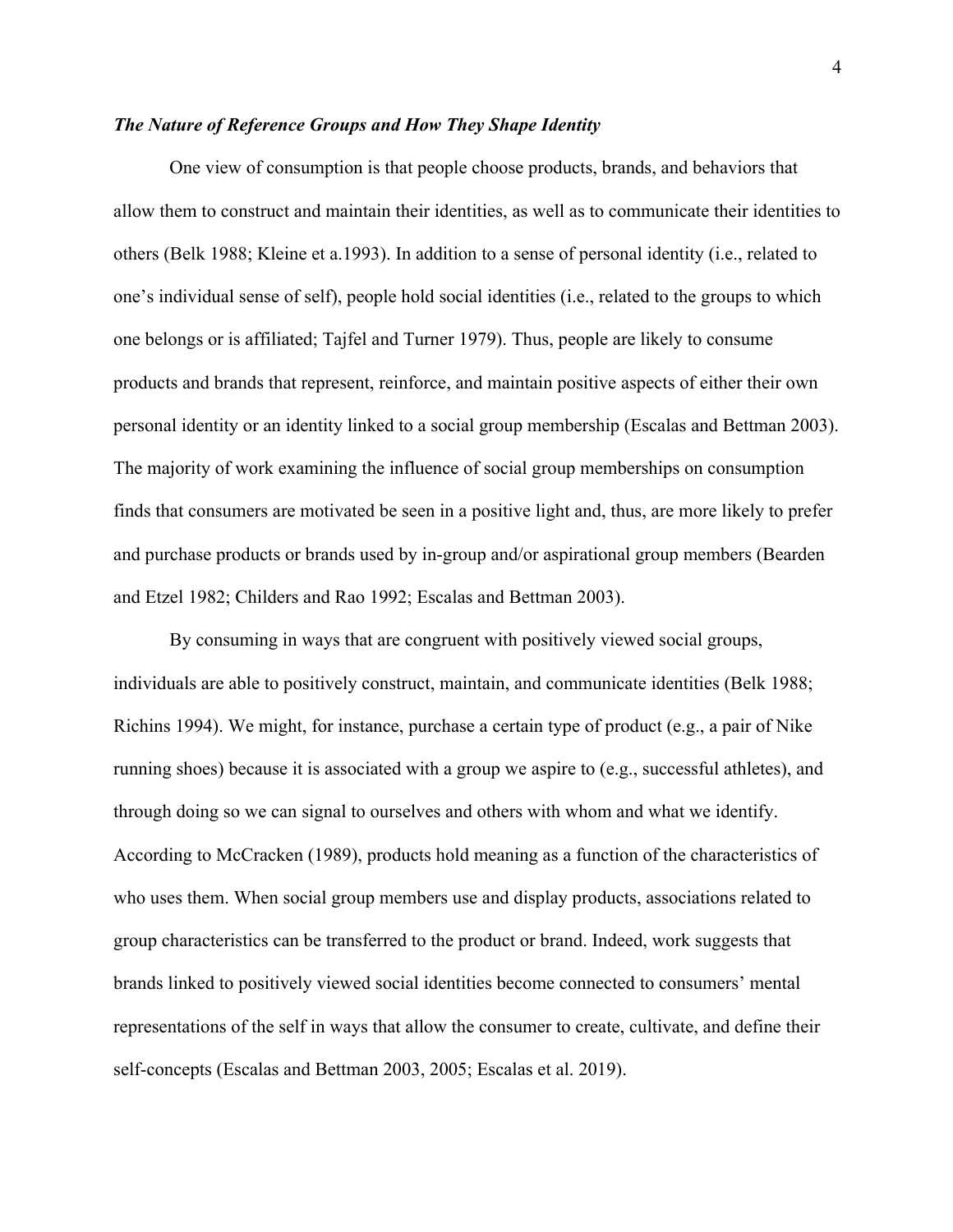The fact that the majority of the relevant literature demonstrates that positively viewed social identities (e.g., membership and aspirational groups) are most likely to be utilized in the creation, definition, and communication of identity highlights the primacy of what researchers have called the *identity association principle*—people will respond more positively to stimuli that have somehow become associated with a positively regarded identity (Reed et al. 2012). Importantly, however, the literature has begun to take an interest in social groups that represent identities or groups with which one does not wish to associate. While "out-groups" refer to reference groups to which an individual does not belong, "dissociative groups" are those that an individual wants to actively avoid associated with (Englis and Solomon 1995; White and Dahl 2006, 2007). We propose that, akin to the identity association principle, a dissociation principle also exists wherein consumers are motivated to avoid association with stimuli that have become linked to a negatively viewed dissociative group (White and Dahl 2006, 2007).

#### *A Framework for Dissociative-Reference-Group Effects*

Consistent with how they respond to positive reference groups, consumers similarly rely on dissociative groups as a social category to form, contextualize, and maintain their sense of self-identity. For instance, when a product or action becomes associated with a negatively regarded identity (dissociative group), it often will receive negative evaluations and be avoided by the consumer (White and Dahl 2006, 2007). We put forth a conceptualization recognizing that dissociation is a mirror image of the identity association principle (Reed et al. 2012), whereby stimuli that become associated with a negatively regarded dissociative group will receive negative evaluations (Dunn et al. 2013). We then posit that dissociative avoidance effects can emerge as a function of one of three processes: *consistency threat*, *negative information*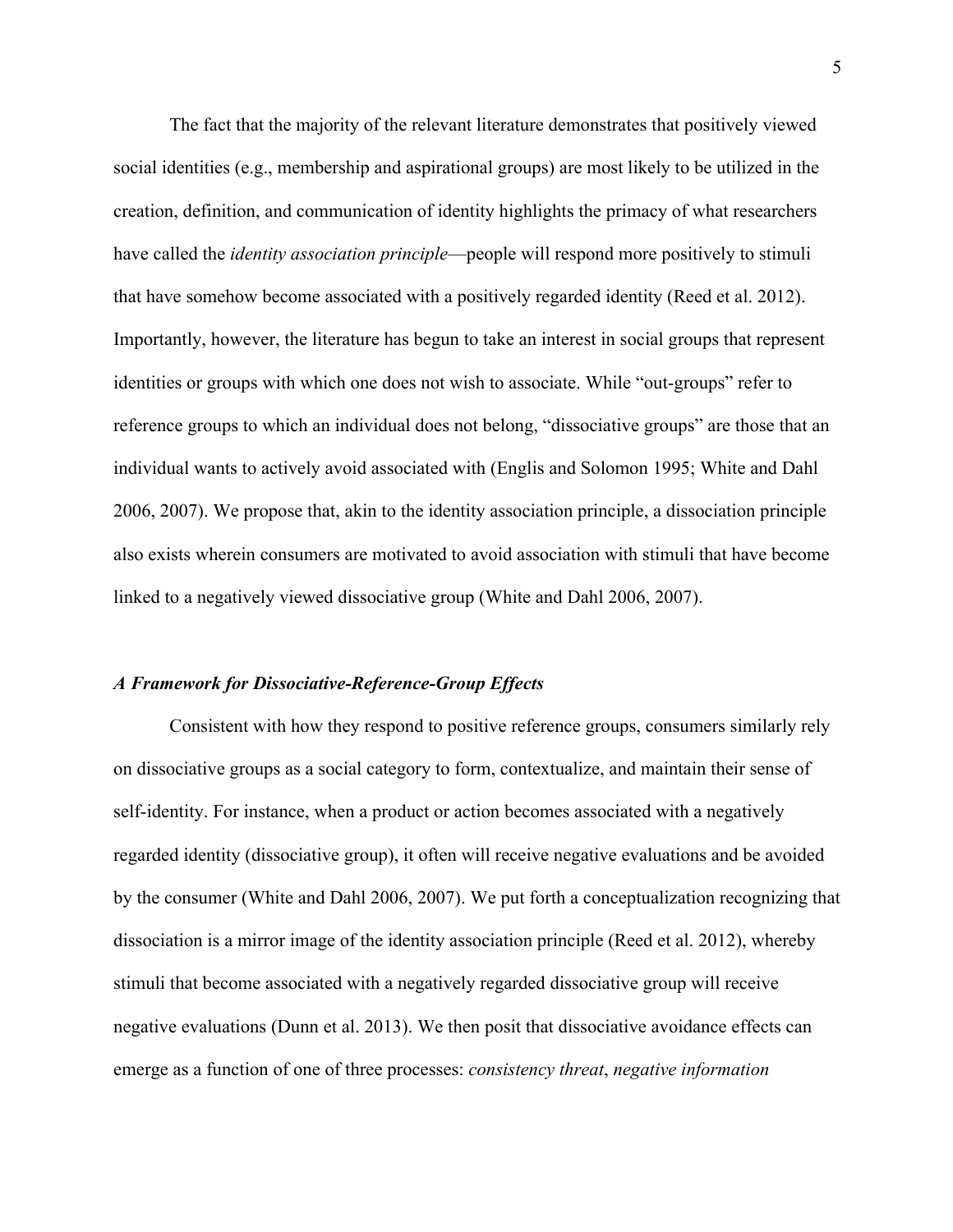*avoidance*, and *misidentification avoidance*. Finally, while dissociative effects most often result in avoidance responses, emerging literature suggests that this may not always be the case. As such, the potential for approach effects is discussed via the fourth dissociative process in the framework, *positive identity contrast*, by which consumers can become inclined to engage in consumption behaviors consistent with those of a dissociative reference group.



Figure 1. A framework for dissociative-reference-group effects

*Consistency Threat*. The first process by which dissociative influence operates is one wherein dissociative association is perceived as a threat to the consistency of the individual's private self-concept. If the consumer uses a product or engages in a behavior that is strongly linked to a dissociative social group, this can be an inconsistency threat to how the consumer views the self. Thus, to protect one's self-identity, consumers may avoid behaviors, products, or brands that are somehow linked to dissociative groups. In one example, White and Dahl (2007) demonstrated that consumers will avoid associating with dissociative groups, but not out-groups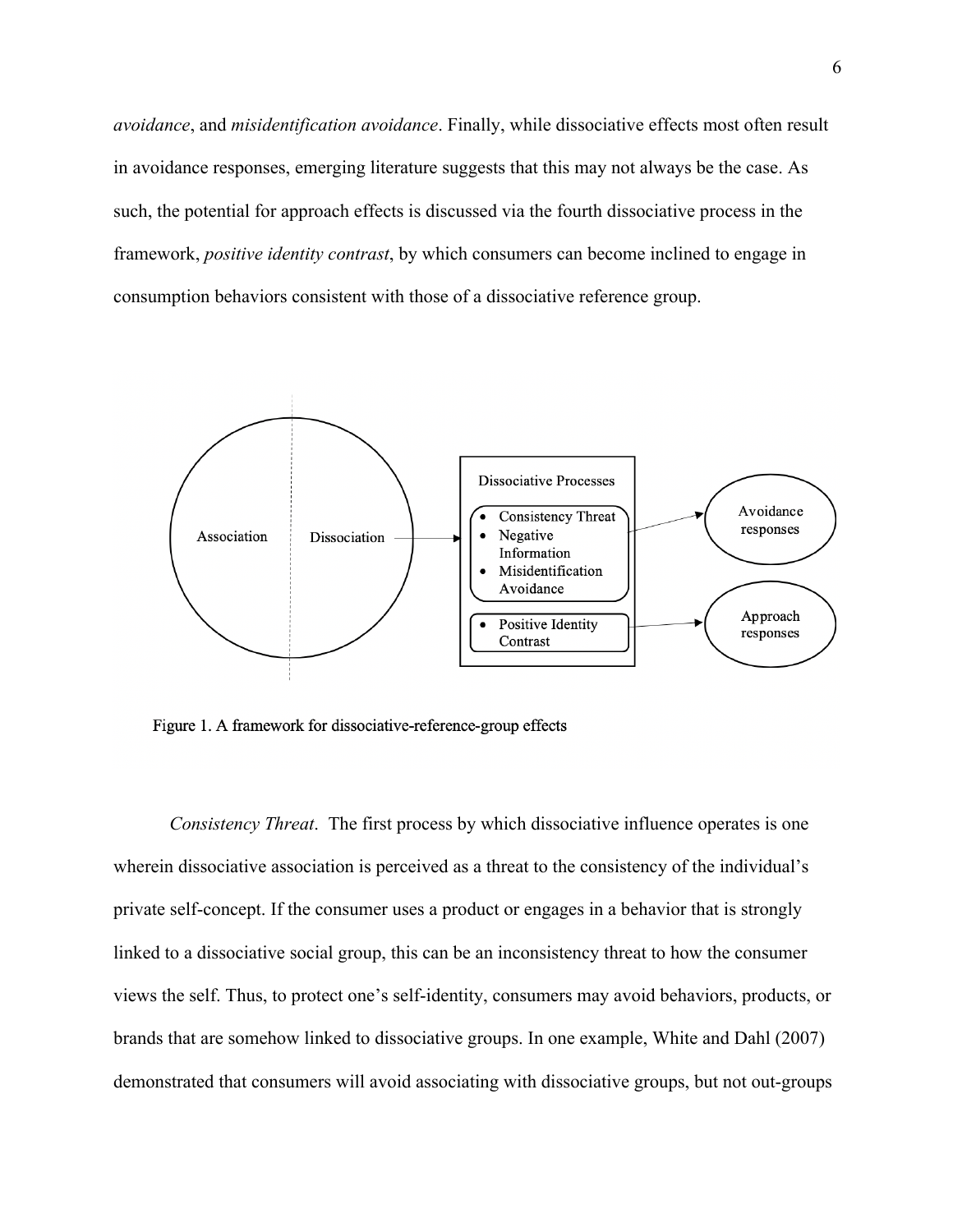more generally. For instance, Canadians avoided choosing a pen that was associated with American identity, an out-group that they are motivated to establish their distinctiveness from. However, Canadians did not display avoidance of a neutral out-group, such as being Belgian. Consistent with the notion that these effects are driven by threats to the individual selfconsistency, the effects were heightened under conditions where the individual self-concept was primed in some way or when the in-group identity (i.e., being Canadian) was particularly important to participants.

In other work, males have been shown to avoid options that are linked to being female. While males do not necessarily think negatively of females, they are motivated to maintain a sense of identity that is not associated with being "feminine." For example, males will avoid a steak when it is called the "ladies' cut" versus when it is simply called the "chef's cut" (White and Dahl 2006). Other work shows that males will avoid engaging in "green" behaviors such as recycling or using reusable bags because being eco-friendly is associated with "femininity," representing a dissociative social category of female that is inconsistent with their masculine identity (Brough et al. 2016). Supporting the notion that this is driven by a consistency *threat*, the effects were enhanced when masculinity was threatened in some way and mitigated when masculinity was affirmed. Similarly, males may avoid ethically responsible brands because such brands are associated with being "warm," which is viewed an inherently feminine trait (Antonetti and Maklan 2016; see also Shang and Peloza 2016).

In another line of inquiry, Naylor et al. (2012) found that simply having information about the dissimilarity of a group's composition on a brand's social media page is enough to lower evaluations of the brand. Specifically, when the brand's fans were made up of homogenously dissimilar individuals, consumers had less positive attitudes toward the brand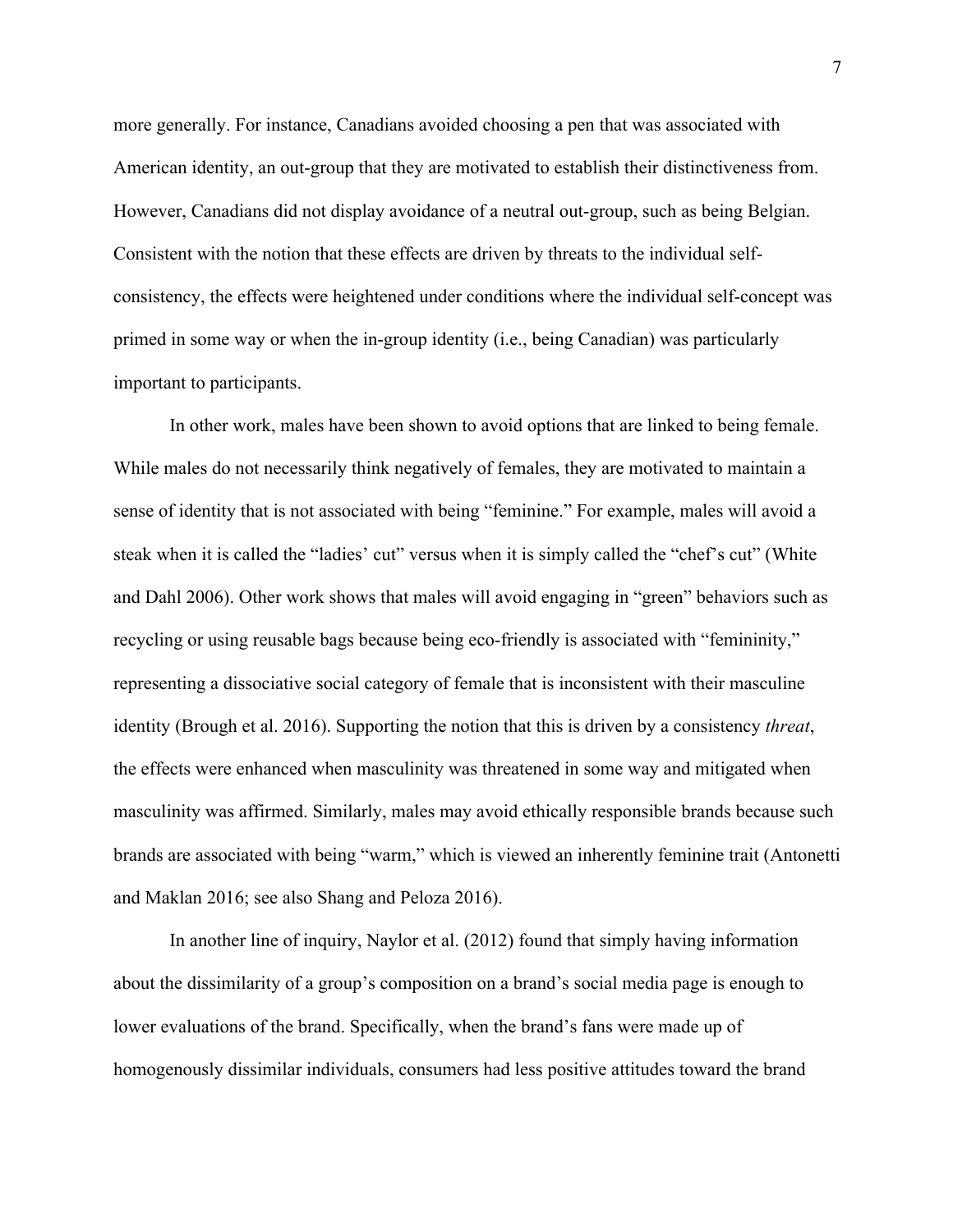than when the composition represented an in-group of similar others or even a balance of similar and dissimilar others. The research found that this effect occurred because the consumer inferred that they had less in common with the 'typical shopper' when dissimilar others were represented in the social media feed. Taken together, the literature demonstrates that dissociative groups often lead to avoidance effects because they represent a choice that is incongruent with how the consumer privately views his or her own self-concept.

*Avoidance of Negative Identity Information.* In addition to dissociative responses that occur as a result of self-consistency threats, research has also considered how individuals avoid linking negative associations with their own self-concept. For instance, in order to maintain an overall positive self-perception, consumers may distance themselves from integral identities when these identities become negatively imbued in some way (i.e., threatened; Spangenberg and Angle 2019) and engage in compensatory consumption (Rucker and Cannon 2019). Thus, when consumers receive information that casts social categories they belong to in a negative light, they will often avoid those negative elements of their identity via avoidance of associated products (White and Argo 2009; White et al. 2018). For example, White and Argo (2009) examined how social identity threat influences consumer preferences for identity-relevant versus irrelevant products. They found that when a consumer's own gender identity was threatened, participants low in collective self-esteem (Luhtanen and Crocker 1992) were subsequently more likely to avoid products associated with their own gender. By avoiding these products, one is able to reaffirm a sense of positive self-worth.

Building on this work, White et al. (2012) found that self-construal relates to how consumers respond to social identity threat. Specifically, consumers with a more independent self-construal were more likely to avoid products associated with the threatened identity. This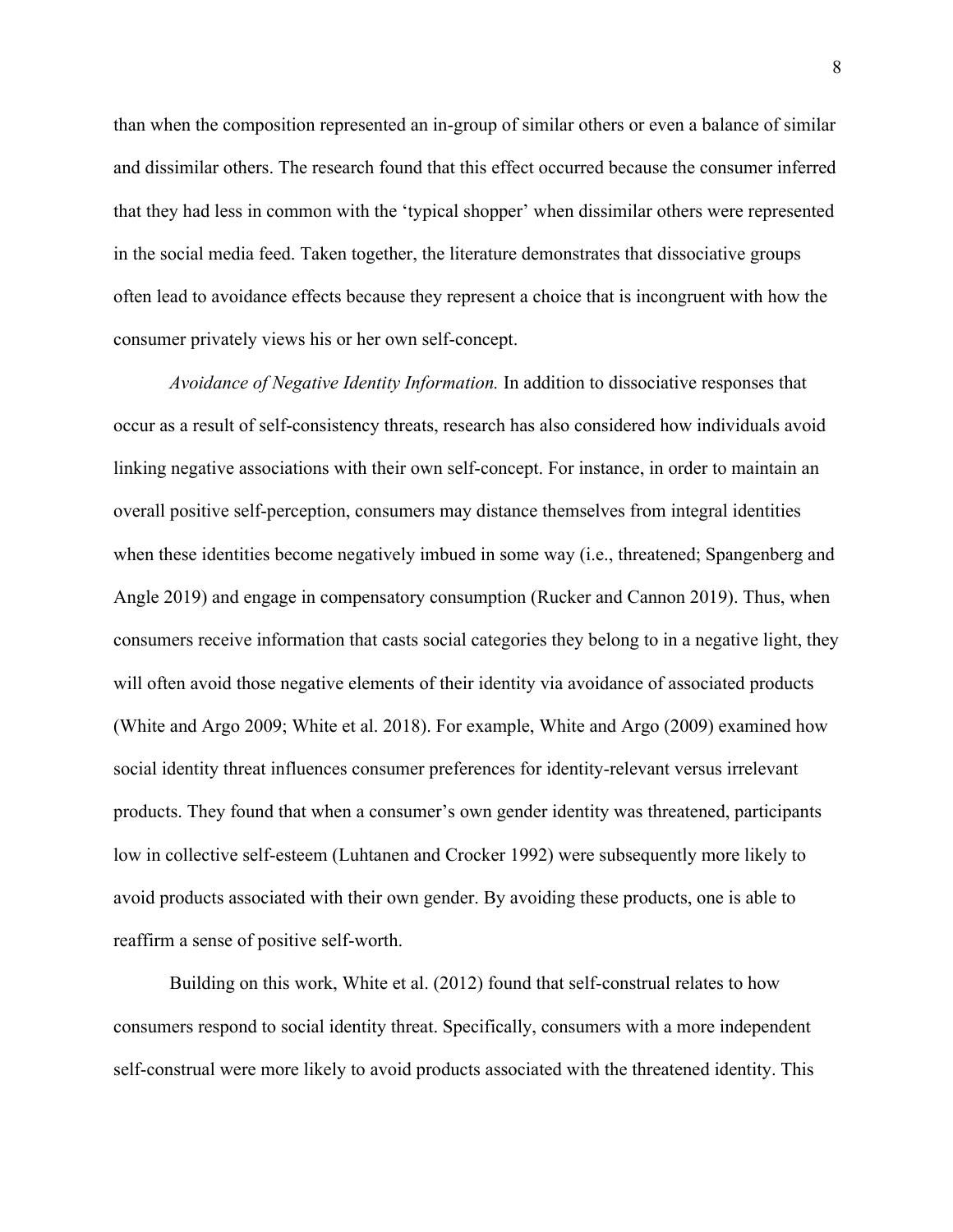occurs because those with an independent self-construal are more likely to see the social identity threat as a threat to their self-worth, and thus avoid products in an effort to reaffirm their selfworth. On the other hand, those with a more interdependent self-construal are more likely to see the social identity threat as a threat to their sense of belonging and cope with the threat by associating their the ingroup identity, even when it is threatened. Finally, White et al. (2018) found that, in private, when consumers are likely considering the private self-concept, they avoided products associated with their own in-group (e.g., university, city, or occupation) when it was cast in a negative light. Thus, one key process that leads to dissociative responses is one wherein the consumer protects the individual self from association negative identity associations.

*Avoiding Misidentification*. The third dissociative process is grounded in a desire to avoid misidentification. This desire arises when there is a concern that *others* might mis-categorize the individual as belonging to a dissociative out-group. An important distinction from *consistency threat,* then, is that rather than a private threat to the self, a public or identity-signaling element must be present for the *misidentification* process to be activated. For example, White and Dahl (2006) found that men were more likely to avoid and negatively evaluate a steak selection when it was described in terms of a dissociative out-group (e.g., ladies' cut steak) than when associated with a neutral group (e.g., chef's cut steak). While this occurred in private (due to consistency threat), the effects were amplified when the behavior was to be public, and it was heightened for those who were particularly concerned with the image of the self they convey to others. Thus, the observed effects were due at least in part to a desire to avoid other people misidentifying the consumer as displaying behaviors linked to a dissociative group.

Importantly, unlike the consistency threat mechanism, this process is related to the verification principle (i.e., how consumers use external and social information to determine their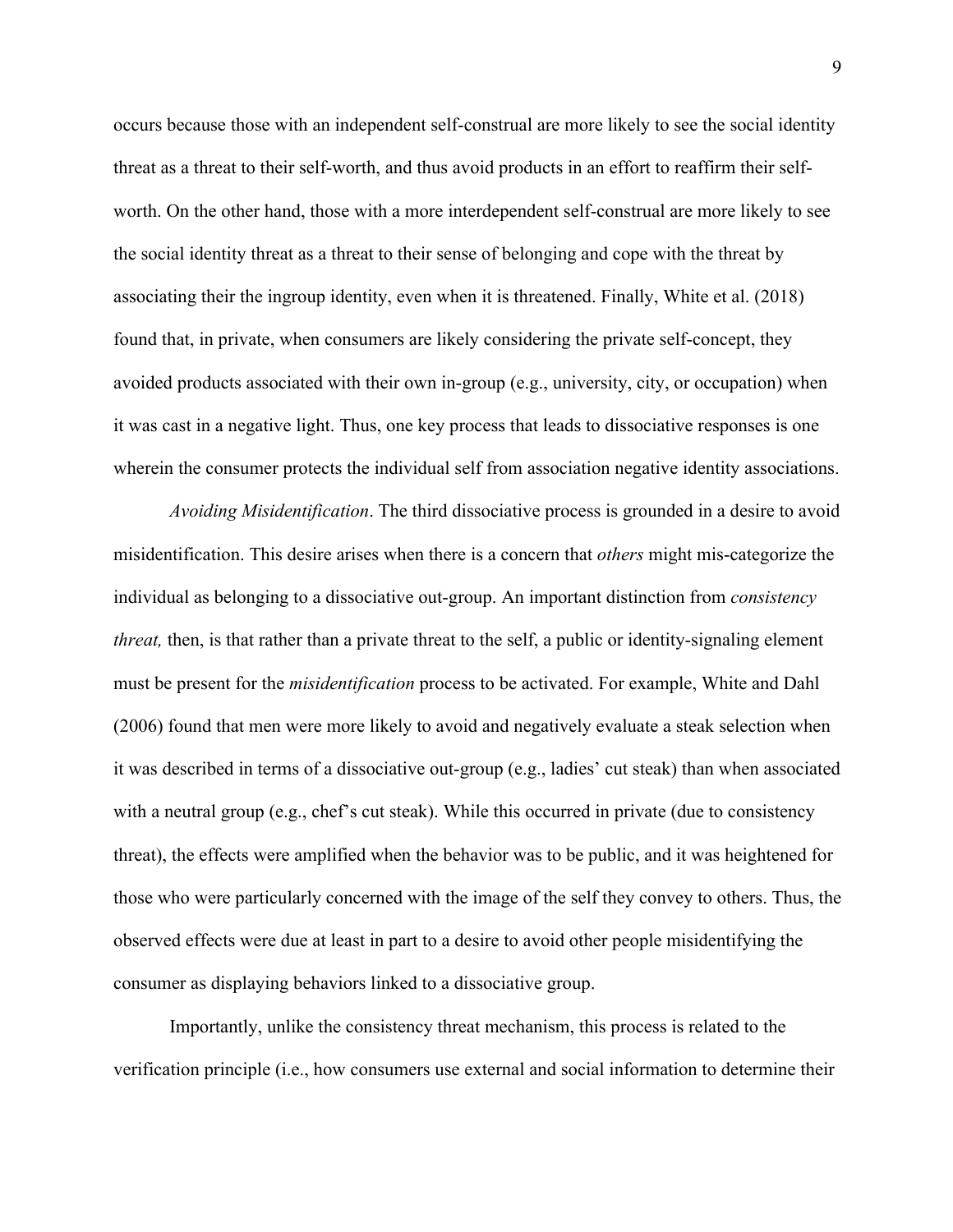progress toward their ideal representation of an identity; Reed et al. 2012), as consumers will abandon previously held tastes when these choices become threatened by dissociative group use (Spangenberg and Angle 2019). Berger and Heath (2007, 2008) examined when people might be more or less likely to diverge from the preferences of others, finding that when a dissociative group adopts the use of a preferred product category that clearly signals identity (e.g., music, but not dish soap), consumers are likely to abandon (or perhaps hide; Thomas et al. 2015) their preferences to avoid being misidentified as a group member. Interestingly, work by Bellezza and Keinan (2014) found a way to avoid abandonment when a brand becomes adopted by a dissociative group. Specifically, they found that when the dissociative group did not claim a brand as its own but instead discussed their use as a "brand tourist," individuals were less likely to abandon the brand.

In addition, other work has found explicit ways to use dissociative groups to positively change an individual's behavior. For example, Berger and Rand (2008) found that an effective way to get consumers (i.e., undergraduates) to avoid engaging in negative behaviors such as eating junk food and underage drinking is to communicate that the behavior is primarily conducted by a dissociative group (i.e., graduate students). They found that the primary reason for avoiding the behaviour was to avoid being treated as a member of the dissociative group, and thus those who were high in self-monitoring (who control their actions to achieve a desired public image) were more likely to avoid dissociative behaviours. Though while some past work suggests that exposure to stereotyped dissociative consumers (such as obese individuals) might activate stereotype-consistent goal commitment (e.g., low commitment to health), and thus result in stereotype-consistent behavior (e.g., indulgent consumption; Campbell and Mohr 2011), McFerran et al. (2010) found that when other individuals were present (i.e., the behavior was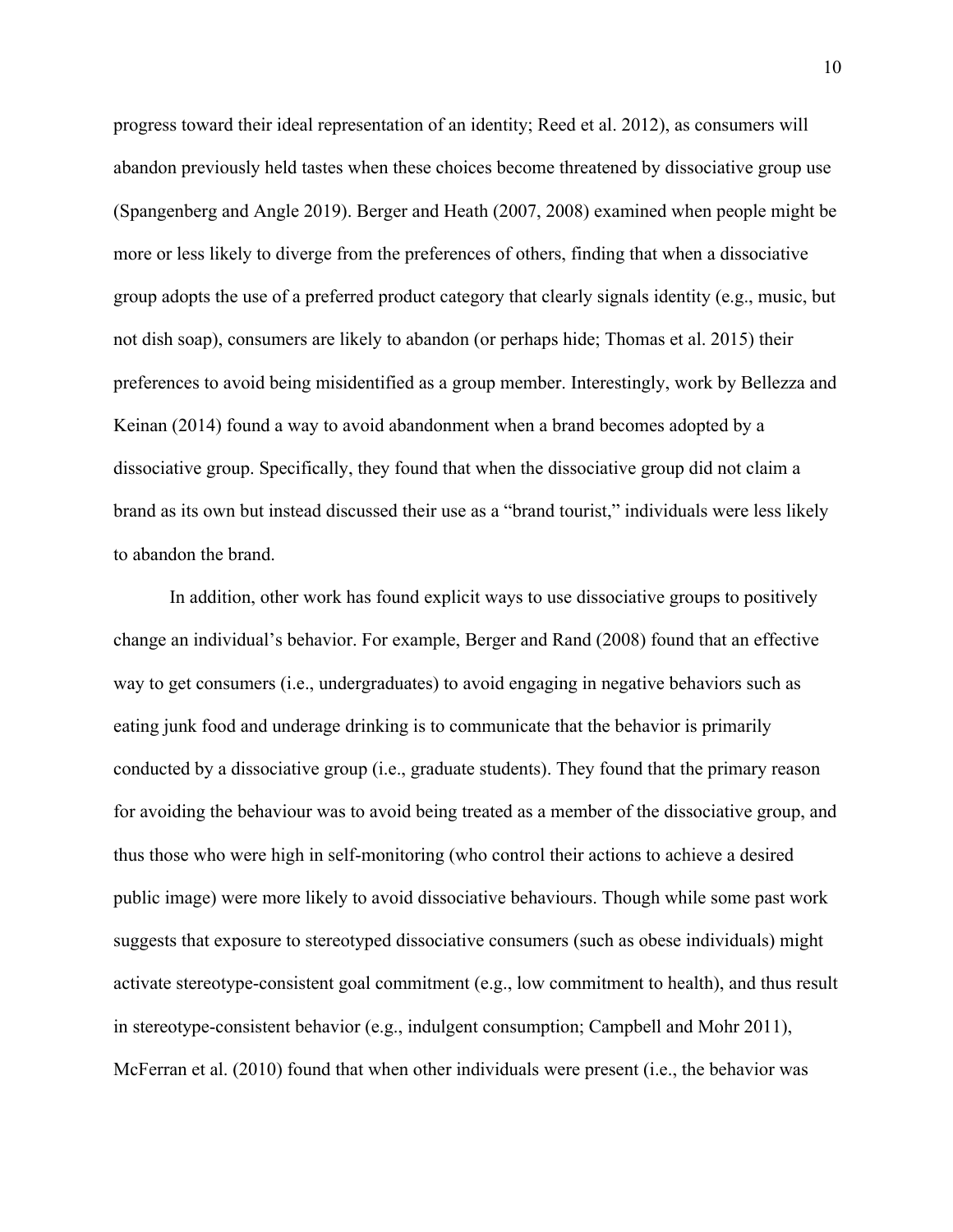public) consumers anchored their food consumption quantity on the choices of a dissociative other. For example, when an obese consumer chose a large amount of unhealthy or healthy food, the participants were more likely to choose a small amount of unhealthy or healthy food. Similarly, if the obese consumer chose a small amount of unhealthy or healthy food, participants were more likely to take a large amount. In this case, the motivation to avoid a behavior similar to that of the dissociative group resulted in an adjusted food quantity, regardless of whether or not this was goal-consistent (e.g., health-consistent).

*Positive Identity Contrast.* The first three processes outlined in the framework share a commonality in that they focus on ways in which dissociative social categories lead consumers to diverge from or avoid certain products, brands, or behaviors. The fourth process we highlight, *positive identity contrast*, thus raises a critical distinction in the literature—dissociative groups may not always lead to avoidance responses. Some research shows, for example, that one might actually exhibit an approach response to products or behaviors associated with a dissociative group. Counterintuitively, we note that such results could be viewed as being a form of identity contrast, wherein individuals engage in the focal behavior displayed by the dissociative group to create a comparative affirmation that they are positively distinct from the dissociative group.

For instance, work on ironic consumption has found that consumers may actively approach a dissociative-group product or brand if they are doing so in an ironic fashion (Warren and Mohr 2018). By engaging in a behavior that is congruent with a dissociative identity in an ironic fashion, the consumer is showing how his or her own identity positively (in their own view) contrasts with the identity of the core users. In another example, Shalev and Morwitz (2012) found that when a counter-stereotypical product user (e.g., someone who is viewed as low-status) positively evaluates a product, this can lead to more positive product evaluations on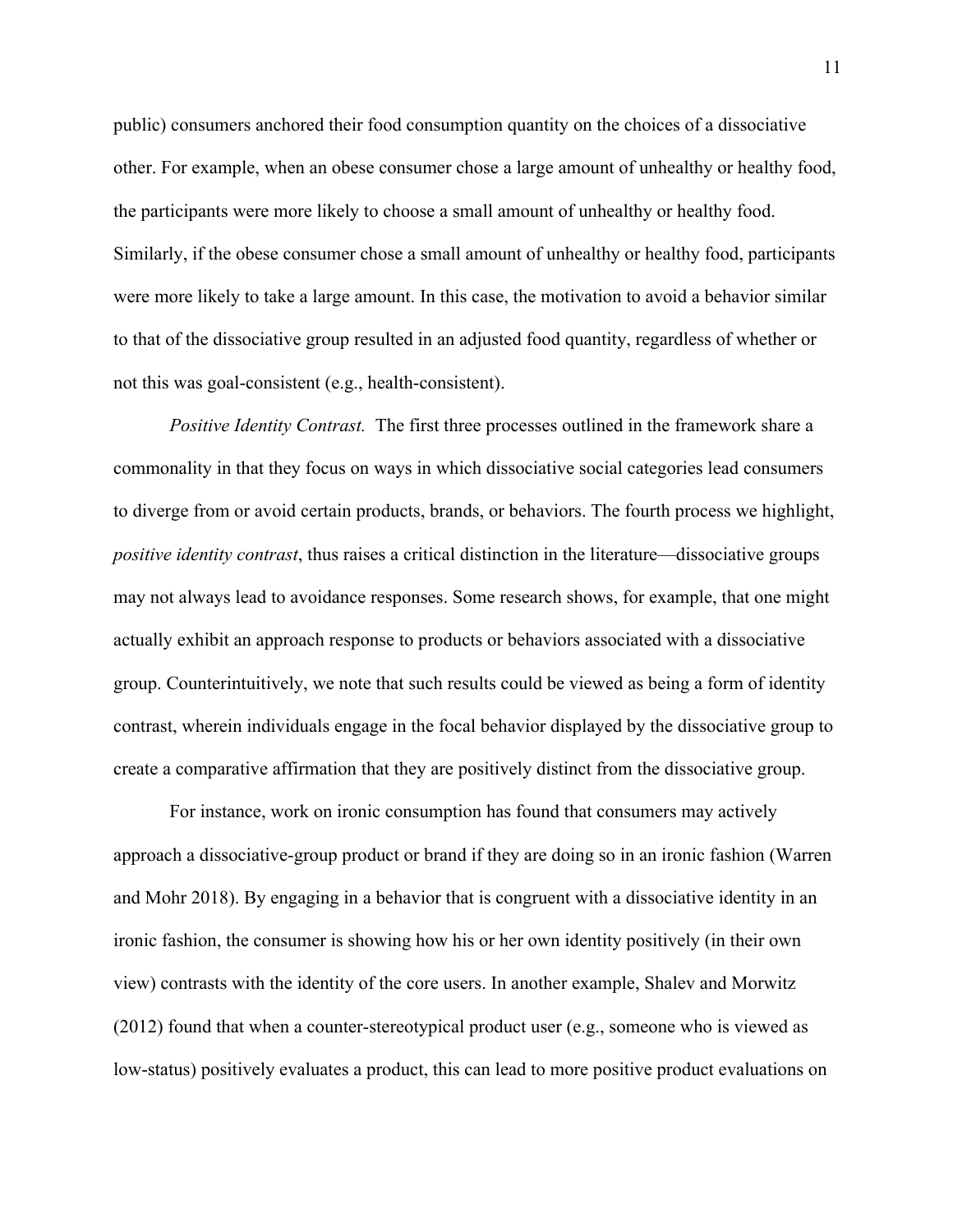the part of an observer. On the face of it, one might expect that the low-status user would be viewed as dissociative and that a negative evaluation might emerge. However, the authors propose that this effect occurs because comparing oneself to a low-status (i.e., dissociative) user (who is typically not expected to use the product) can lead to a decreased evaluation of the self (e.g., 'wow, even this dissociative individual has access to this product that I don't'). As a result, the individual may purchase the same product in an attempt to positively contrast the self relative to the counter-stereotypical user, and thus restore positive distinctive feelings about the self.

Research also indicates that when a dissociative group publicly performs well on a positively viewed action (e.g., environmental conservation activities), this acts as a threat to consumers' group identity and motivates them to perform well to affirm the positivity of the ingroup (White et al. 2014). In other words, individuals make a comparison (i.e., contrast) between their own group and the dissociative group and, as a result, seek to perform even better in terms of the positively viewed behavior. Finally, Dommer et al. (2013) found that when low-selfesteem individuals feel socially excluded (i.e., feel different from, contrasted against the in-group others), they are more likely to horizontally differentiate themselves by seeking affiliation with another group through consumption of out-group products as a means of reaffirming self-esteem. Thus, rather than always avoiding the behaviors of a dissociative group (Berger and Rand 2008; White and Dahl 2006, 2007), our framework illustrates that through the positive identity-contrast process consumers can be motivated to emulate behavior engaged in by a dissociative group.

#### *Directions for Future Research*

Our theoretical framework suggests that consumers not only form, cultivate, and communicate their self-concepts by associating with positively viewed identities (Reed et al.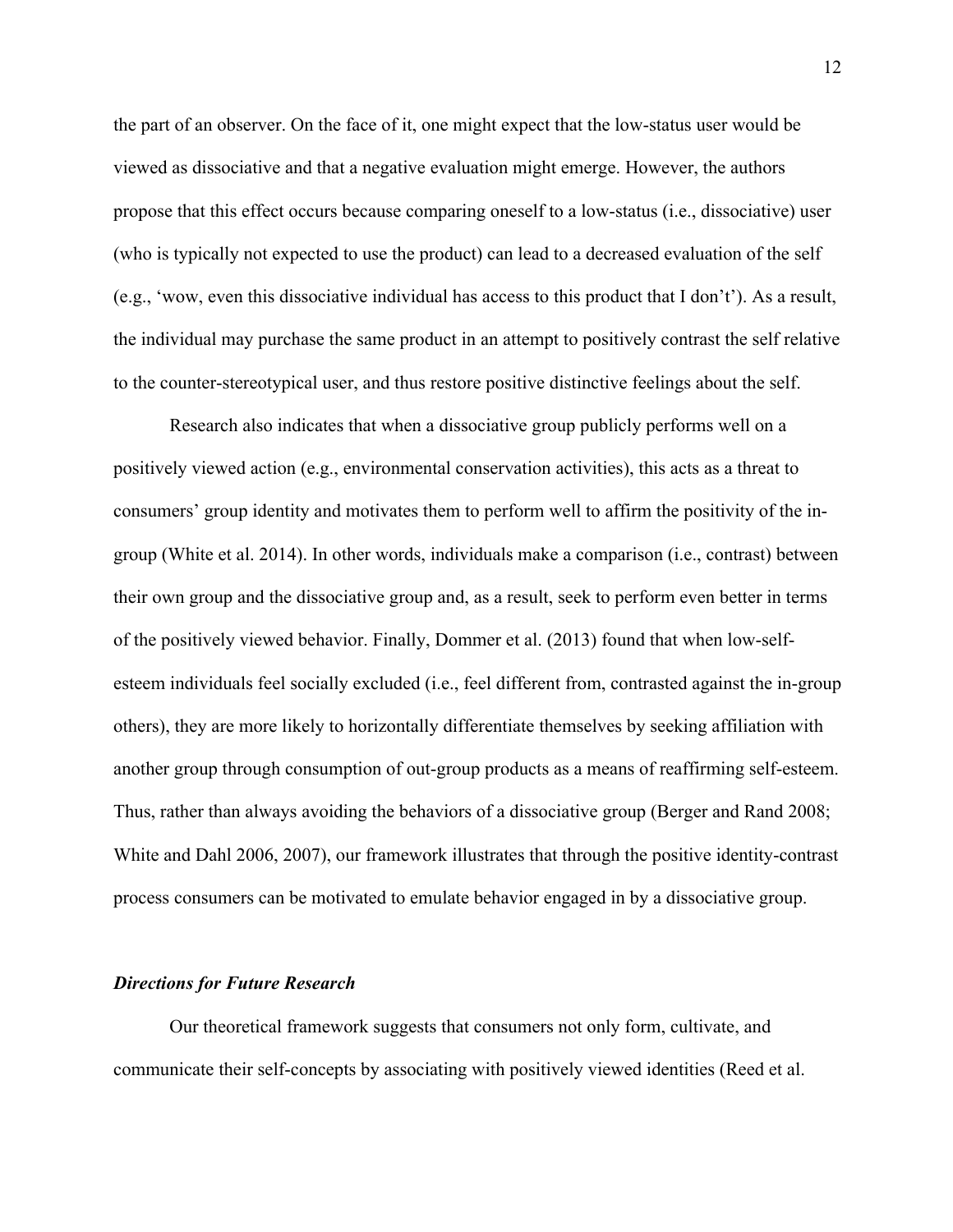2012; Tajfel and Turner 1979), they also do so by avoiding identities that they wish to differentiate the self from (Markus and Nurius 1986; White and Dahl 2006). We highlight the key processes underlying dissociative identity effects and how they can be used to organize the existing literature; and we next suggest that they point to promising directions for future research.

First, while past research demonstrates that consumers are motivated to avoid dissociative options due to a desire to avoid identity inconsistency, future research could examine how to mitigate such negative reactions. One interesting and important practical context where avoiding identity inconsistency plays out is the emerging polarized political landscape where individuals are indiscriminately clinging to partisan memberships, not because of beliefs about the issues but because of a desire to avoid association with the other political party (Cohn 2014). Such divisiveness is on the rise and can lead to disparagement or negative stereotyping of out-groups (Theodoridis 2016). For example, in the United States there has been a substantial shift toward negative partisanship or negative affect toward the opposing political party (Abramowitz and Webster 2016).

One question for future research, then, is how might we overcome such dissociative divides? One possible solution may lie in the fluidity and flexibility of the self-concept, which is composed of numerous and varied identities (Markus and Kunda 1986). Different identities can become relatively more activated and influence our cognitions and behaviors, depending on the situation (Tajfel and Turner 1979), and situational cues can make certain identities more salient than others (Forehand et al. 2002; Reed 2004; Reed and Forehand 2016). Thus, one solution to overcoming dissociation could be to activate a superordinate identity that subsumes that which the consumer is motivated to dissociate from. For example, could activating a superordinate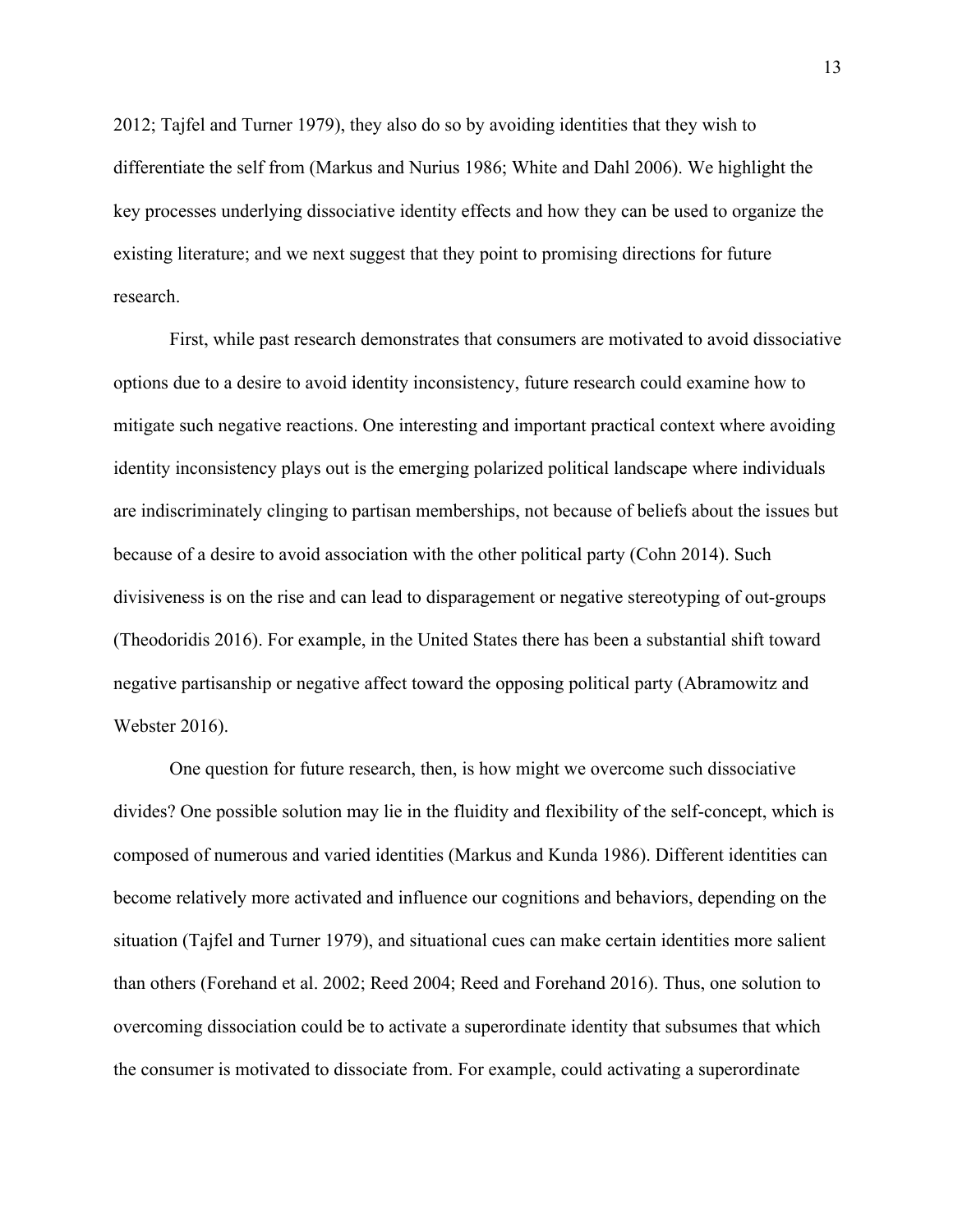identity (e.g., American) assuage the dissociative effects of a political identity (e.g., Democrat) when faced with the actions of a dissociative group (e.g., Republican)? Past work has found promising effects of identity recategorization in overcoming dissociative reactions to out-groups (Gaertner et al. 1993; Levine et al. 2005). We proposed that such an approach might similarly reduce negative reactions to dissociative groups based on political affiliations.

Preliminary work in our lab explored whether activating an 'American' identity versus a 'Republican' identity on a volunteer's t-shirt could impact the extent to which Democrats were willing to give money to a fictional employment training charity associated with the Republican party. In addition, we examined whether differences would be more pronounced for those who felt highest in affective polarization (i.e., the degree to which a person feels emotional extremes when thinking about the dissociative party [Iyengar et al. 2012; Iyengar and Westwood 2015]). American participants (*n* = 200) who self-identified as Democrats were asked to read some information about an organization that was described as having an affiliation with Republicans. Participants were then asked to imagine encountering a volunteer for this organization outside the grocery store. We manipulated the wording on the volunteer's t-shirt such that it highlighted a Republican group membership or a superordinate (American) identity membership. We also had participants complete a measure of affective polarization (Garrett et al. 2014). While making a particular identity salient via the volunteer's t-shirt had no impact on those low in affective polarization (they were equally willing to give to the charity regardless), those highest in affective polarization exhibited greater intentions to give when the volunteer signaled an "American" identity versus a "Republican" identity. These data provide initial evidence that when affective polarization is high, communicating a superordinate identity (i.e., American) might decrease polarized reactions to a dissociative group (i.e., Republican).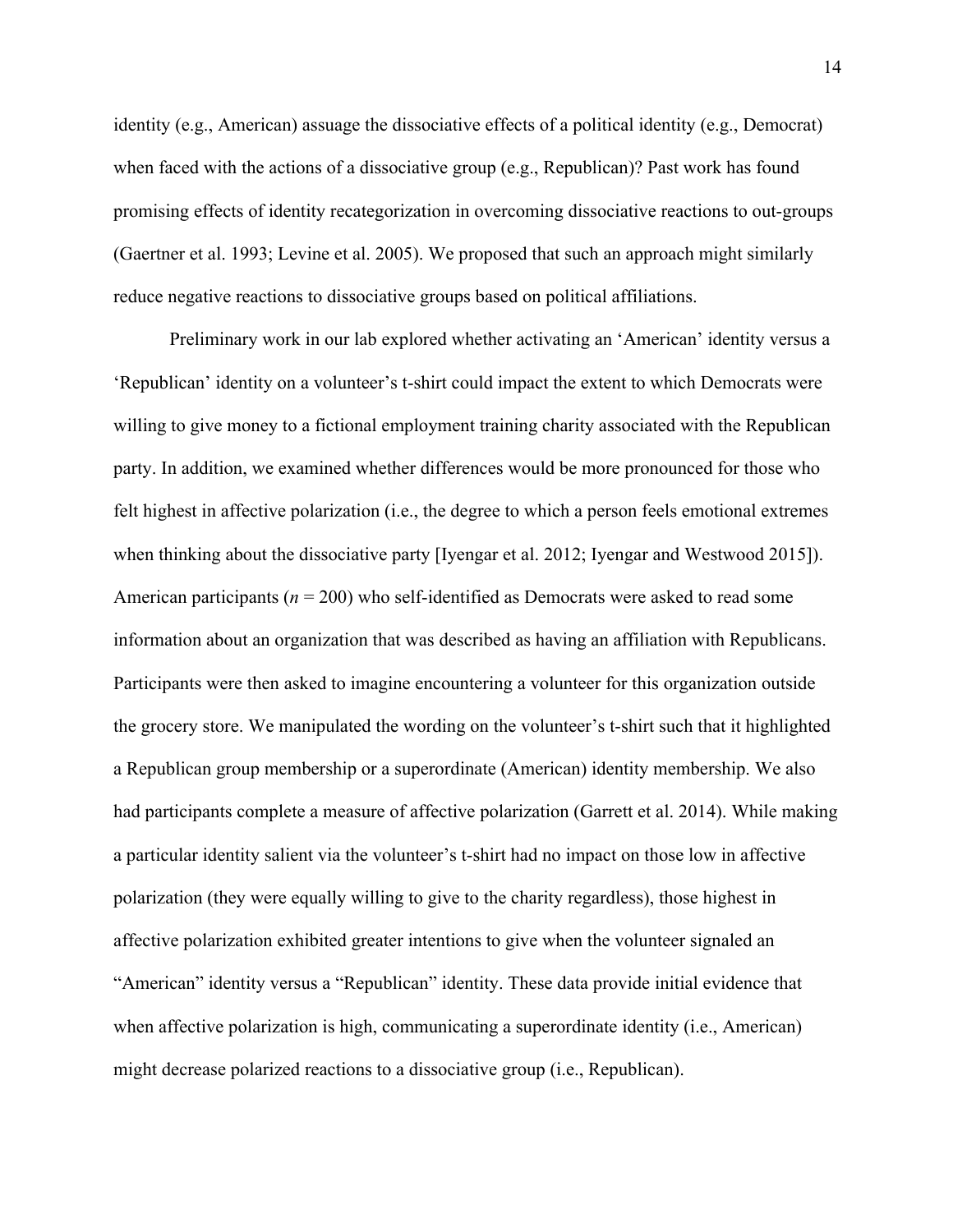While re-categorization is one potential idea on how to decrease negative outcomes of dissociation due to self-consistency threat, there are likely to be other possible solutions. As suggested by Choi and Winterich (2013), individual differences such as moral identity may decrease perceived social distance and increase willingness to try a dissociative brand. One potential direction for research to examine the mitigation of dissociative influence then is to enhance a sense of moral identity and expand the circle of moral regard to include dissociative group members (Reed and Aquino 2003). Moreover, activities and communications that enhance perspective taking, which can increase empathy, may similarly help decrease this perceived social distance (Batson et al. 1997; Dovidio et al. 1990). In sum, we propose that future research might profitably resolve consistency threats by examining moderators of dissociative avoidance effects in ways that cultivate greater inclusion of or understanding of the dissociative group.

Second, work could examine ways to resolve dissociative influence stemming from wanting to avoid negative information that is associated with the consumer's own self-concept. While White and Argo (2009) discuss how consumers may distance themselves from identityrelated products when the focal social identity is threatened, it could be interesting to see if the same effect would occur when the identity itself is not threatened, but one's place as a representative of that identity is threatened (e.g., you are not a good representative of that category). For example, working mothers might be called out for not being a good enough mother because they need to devote time to work as well as family. Conversely, stay-at-home mothers may also be berated for not being a progressive enough woman. How does communication like this change how consumers hold or express their held identity? Would consumers be likely to avoid in-group products (e.g., Dommer et al. 2013; White and Argo 2009)? Or might they reaffirm their commitment to the group and "double-down" on the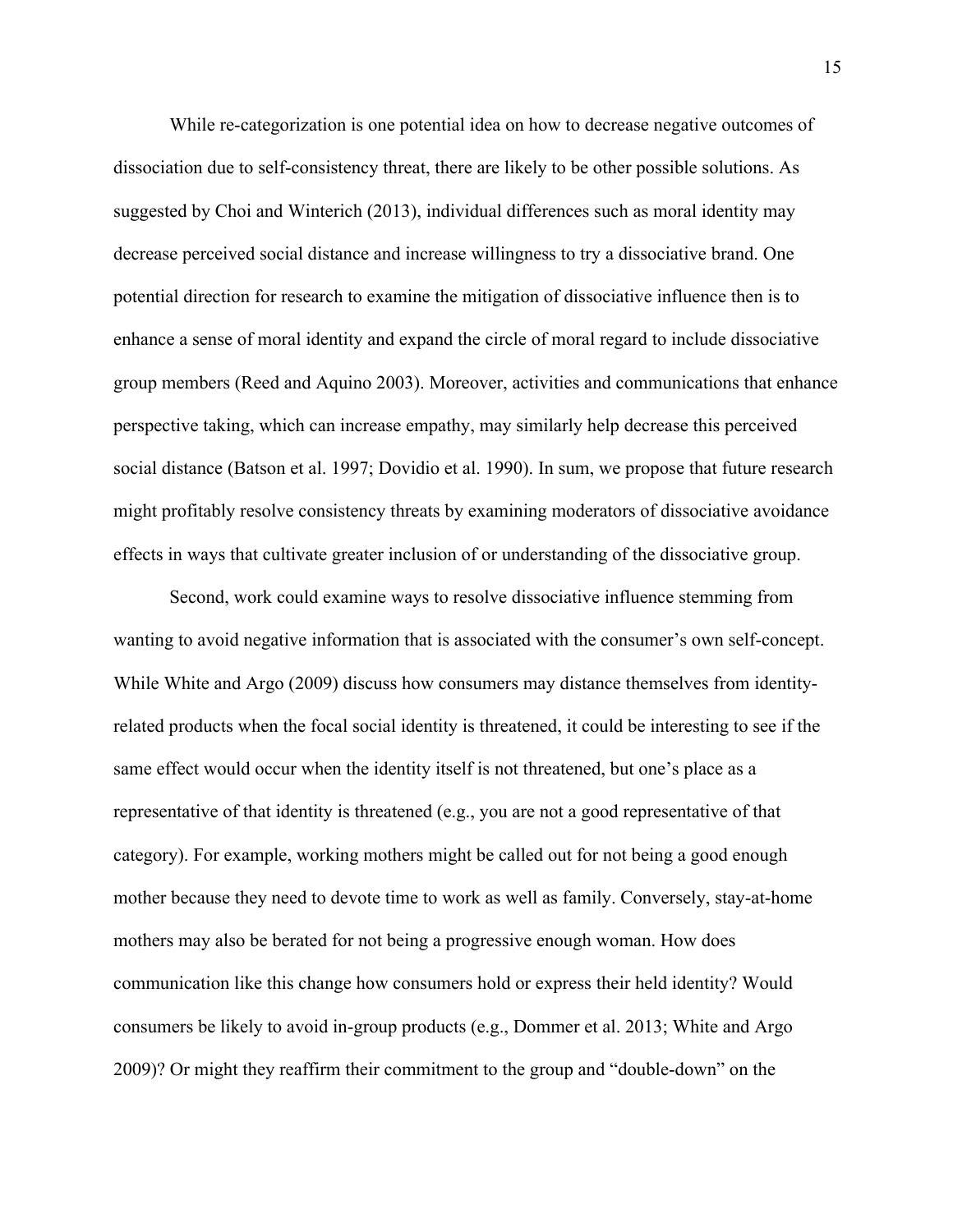identity, choosing more identity-related products or even more conspicuous identity-related products (e.g., White et al. 2018)?

Third, research could further explore when consumers dissociate from products to avoid being misidentified by other consumers. For example, future research could examine the intricacies of the conditions under which dissociative group adoption would lead to abandonment. The work of Bellezza and Keinan (2014) suggests that adoption by a dissociative other will not lead to abandonment of a brand if the dissociative user does not claim to be part of the core brand group. Similarly, work by Han et al. (2010) finds that elite users of the brand may be less likely to abandon the brand when "poseurs" begin using it, but instead buy less conspicuous versions that are less likely to be recognized except by other elites. Could it be, then, that abandonment of a taste or product might depend on how conspicuous the consumption of the product is by the dissociative group? For example, would it be more of a threat if the dissociative group were to adopt a product that was more conspicuous (high brand prominence, "louder") or if members of the group were more vocal about their use of the product compared to if the product was inconspicuous or the dissociative group less vocal about product use?

Fourth, in regard to the identity-contrast process, future research could explore whether there are elements of the product, brand, or cause that the dissociative group is advocating that may lead to acceptance by the consumer. In the realm of prosocial behavior, would it be possible to obtain increased donations for a cause advocated for by the dissociative group if the charity highlighted a universal need? Or, could social clout play into the adoption of products used by the dissociative group? For example, if the product or brand boasted extreme acceptance, luxury, status, or an element that was being elevated by society at large, would this lead to greater adoption by the consumer?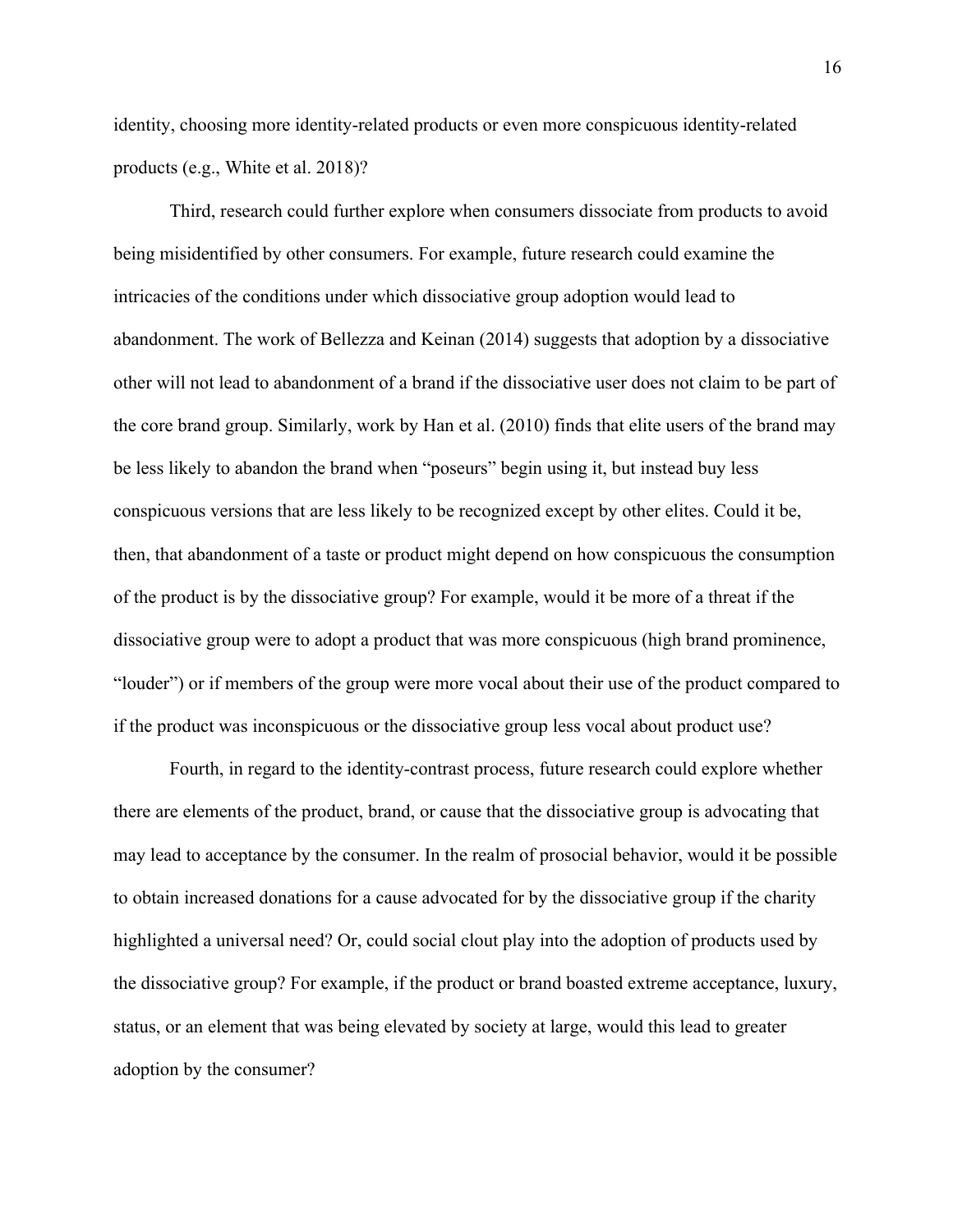## *Conclusion*

In this chapter we have presented a theoretical framework that highlights the processes by which dissociative identity effects can operate. We review the research literature on dissociative identity effects via this lens and then we turn to highlighting potential directions for future research. We hope that our conceptualization will help to spur further theoretical advances, as well as additional research in the domain of dissociative influence.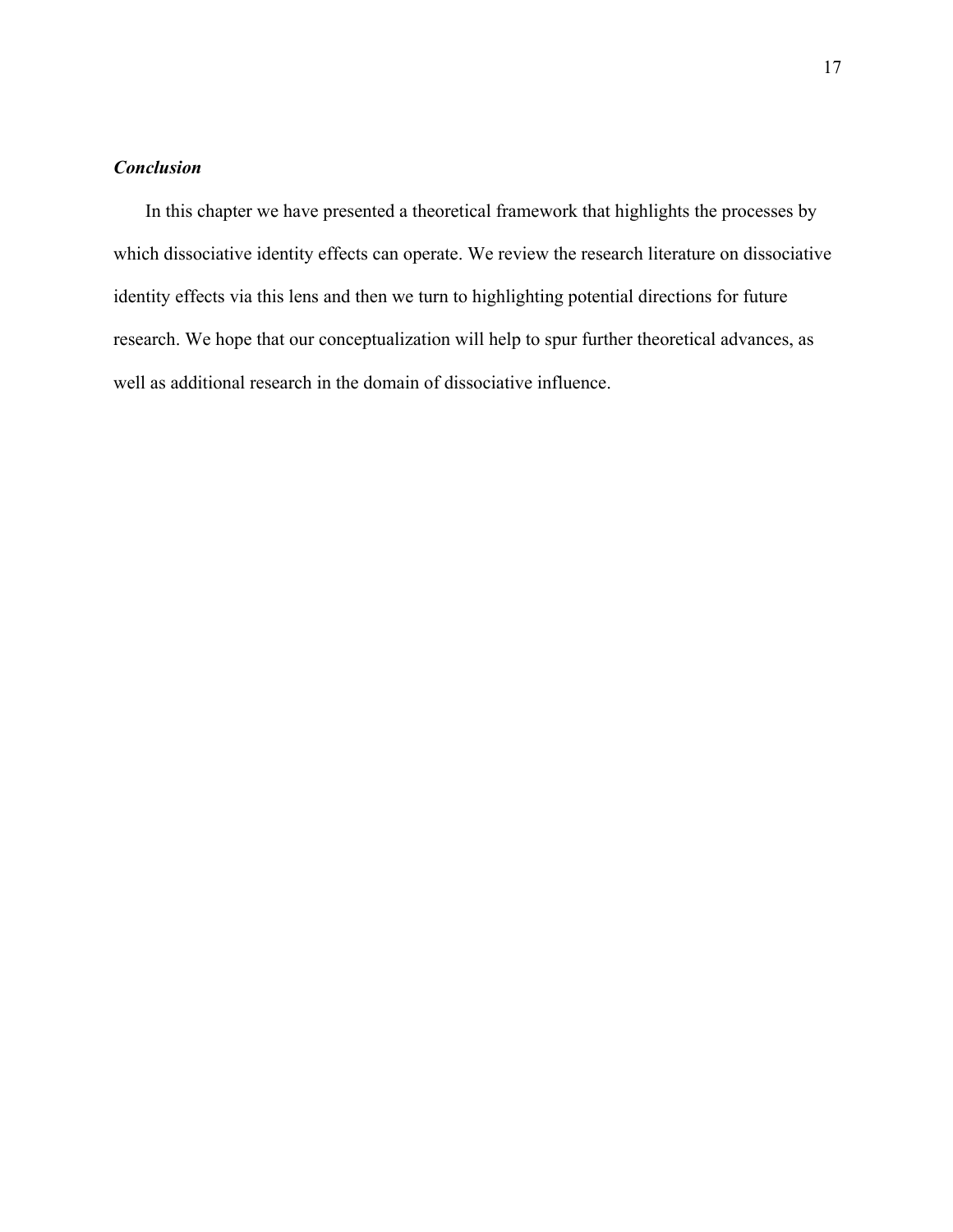#### References

- Abramowitz, A.I. and S. Webster (2016), 'The rise of negative partisanship and the nationalization of U.S. elections in the 21st century,' *Electoral Studies,* 41 (March), 12– 22.
- Antonetti, P. and S. Maklan (2016), 'Hippies, greenies, and tree huggers: how the 'warmth' stereotype hinders the adoption of responsible brands,' *Psychology & Marketing,* 33 (10), 796–813.
- Batson, C.D., K. Sager, E. Garst, M. Kang, K. Rubchinsku, and K. Dawson (1997), 'Is empathyinduced helping due to self-other merging,' *Journal of Personality and Social Psychology,* 73 (3), 495–509.
- Bearden, W.O. and M.J. Etzel (1982), 'Reference group influence on product and brand purchase decisions,' *Journal of Consumer Research,* 9 (2), 183–194.
- Belk, R.W. (1988), 'Possessions and the extended self,' *Journal of Consumer Research,* 15, 139– 167.
- Bellezza, S. and A. Keinan (2014), 'Brand tourists: How non-core users enhance the brand image by eliciting pride,' *Journal of Consumer Research,* 41 (2), 397–417.
- Berger, J. and C. Heath (2007), 'Where consumers diverge from others: identity signaling and product domains,' *Journal of Consumer Research,* 34, 121–134.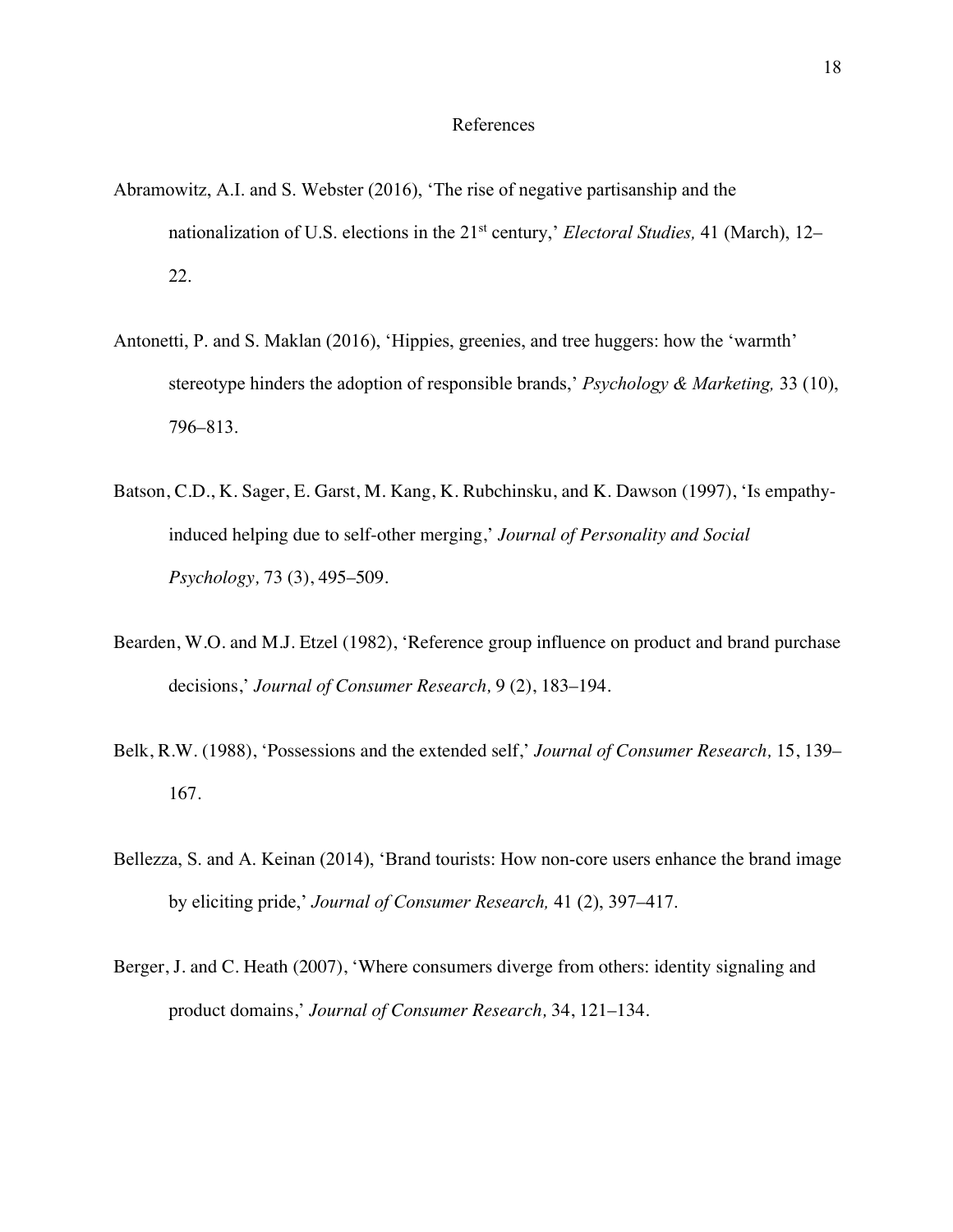- ——(2008), 'Who drives divergence? Identity signaling, outgroup dissimilarity, and the abandonment of cultural tastes,' *Journal of Personality and Social Psychology,* 95 (3), 593–607.
- Berger, J. and L. Rand (2008), 'Shifting signals to help health: using identity signaling to reduce risky health behaviors,' *Journal of Consumer Research,* 35, 509–518.
- Brough, A.R. J.E.B. Wilkie, J. Ma, M.S. Isaac, and D. Gal (2016), 'Is eco-friendly unmanly? The green-feminine stereotype and its effect on sustainable consumption,' *Journal of Consumer Research,* 43 (4), 567–582.
- Campbell, M. and G.S. Mohr (2011), 'Seeing is eating: How and when activation of a negative stereotype increases stereotype-conducive behavior,' *Journal of Consumer Research,* 38 (3), 431–444.
- Chan, C., J. Berger, and L. Van Boven (2012), 'Identifiable but not identical: Combining social identity and uniqueness motives in choice,' *Journal of Consumer Research*, 39 (3), 561– 573.
- Childers, T.L. and A. Rao (1992), 'The influence of familial and peer-based reference groups on consumer decisions,' *Journal of Consumer Research,* 19 (2), 198–211.
- Choi, W.J. and K.P Winterich (2013), 'Can brands move in from the outside? how moral identity enhances out-group brand attitudes,' *Journal of Marketing,* 77 (2), 96–111.
- Cialdini, R.B. and N.J. Goldstein (2003), 'Social influence: Compliance and conformity,' *Annual Review of Psychology,* 55, 591–621.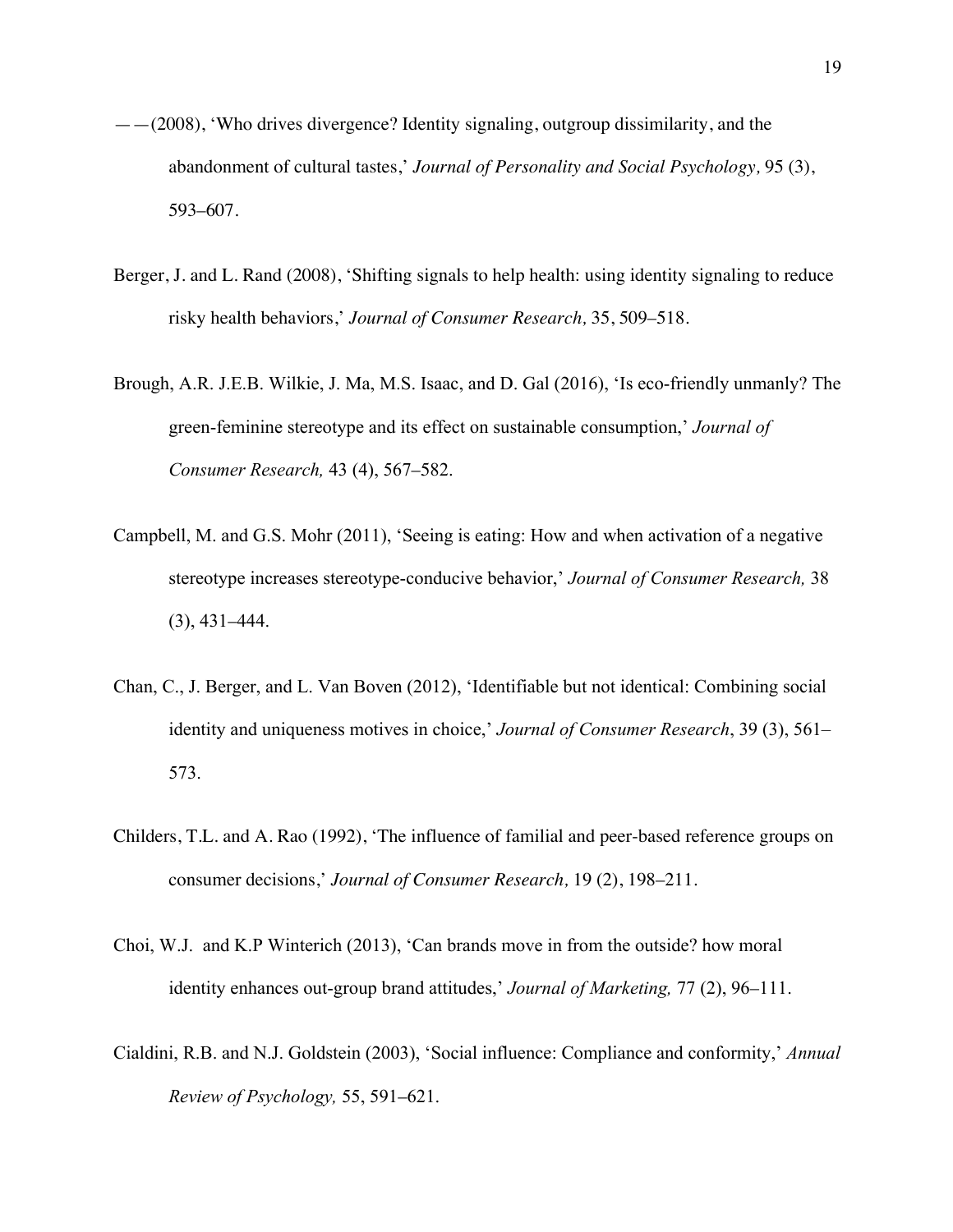- Cohn, N. (2014), 'Polarization is dividing American society, not just politics,' *The New York Times,* retrieved from: https://www.nytimes.com/2014/06/12/upshot/polarization-isdividing-american-society-not-just-politics.html
- Dommer, S.L., V. Swaminathan, and R. Ahluwalia (2013), 'Using differentiated brands to deflect exclusion and protect inclusion: The moderating role of self-esteem on attachment to differentiated brands,' *Journal of Consumer Research,* 40 (4), 657–675.
- Dovidio, J.F., J.L. Allen, and D.A. Schroeder (1990), 'Specificity of empathy-induced helping: Evidence for altruistic motivation,' *Journal of Personality and Social Psychology*, 59 (2), 249–260.
- Dunn, L., K. White, and D. Dahl (2013), 'That is so not me: Dissociating from undesired consumer identities,' in Ayalla A. Ruvio and Russell W. Belk (eds), *The Routledge Companion to Identity and Consumption,* New York: Routledge.
- Englis, B.G. and M.R. Solomon (1995), 'To be or not to be? Lifestyle imagery, reference groups, and the clustering of America,' *Journal of Advertising,* 24, 13–28.
- Escalas, J.E., I. Gallo, and T. Gaustad (2019), 'Reminiscing on self-brand connections: Differentiating experiential versus symbolic origins,' in Mark Forehand and Americus Reed (eds), *Handbook of Research on Identity Theory in Marketing*, Northampton, MA: Edward Elgar Publishing Inc.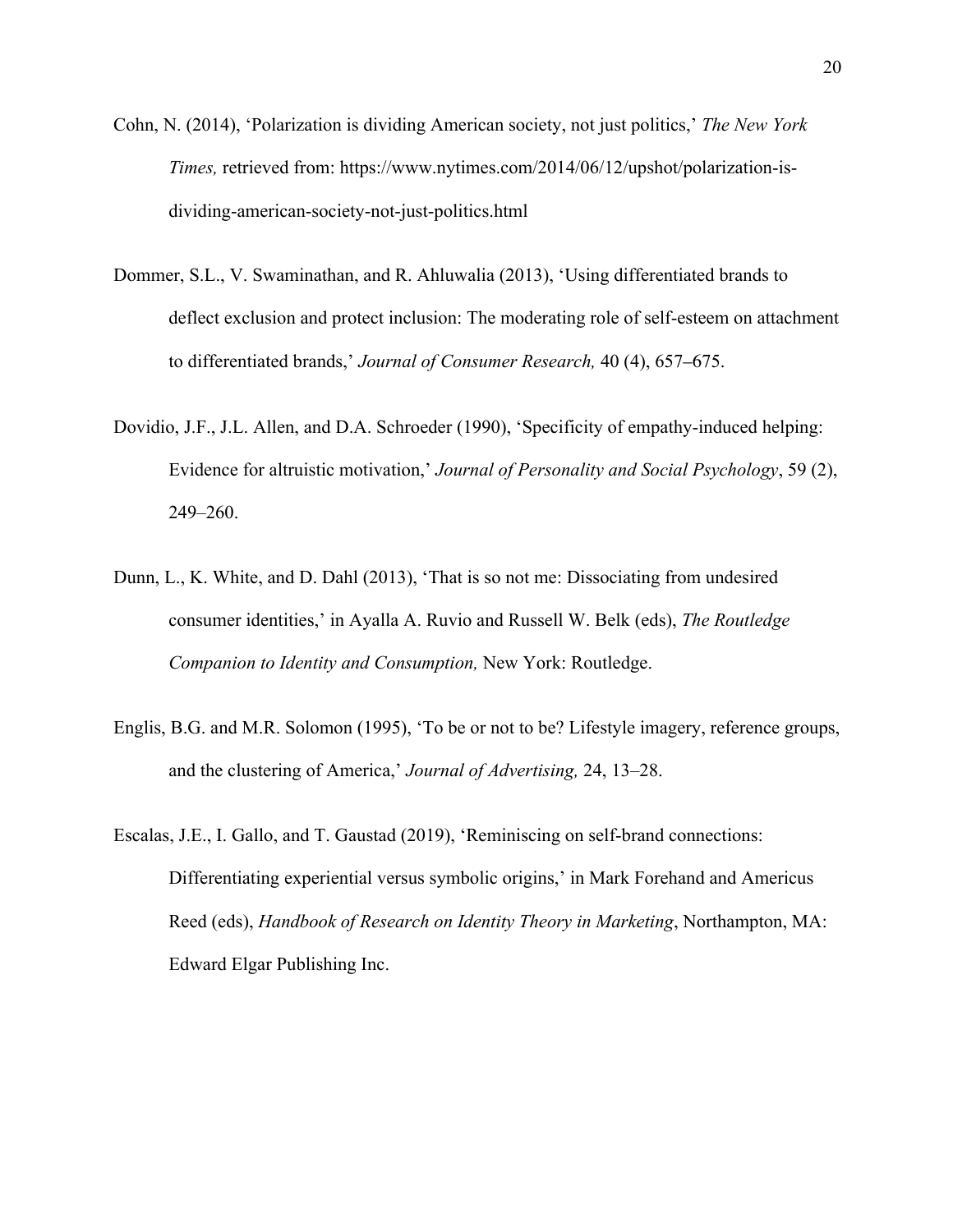- Escalas, J.E. and J.R. Bettman (2003), 'You are what you eat: The influence of reference groups on consumers' connections to brands,' *Journal of Consumer Psychology,* 13 (3), 339– 348.
- ----- (2005), 'Self-construal, reference groups, and brand meaning,' *Journal of Consumer Research,* 32 (3), 378–389.
- Forehand, M.R., R. Deshpandé, and A. Reed II (2002), 'Identity salience and the influence of differential activation of the social self-schema on advertising response,' *Journal of Applied Psychology,* 87 (6), 1086–1099.
- Gaertner, S.L., J.F Dovidio, P.A. Anastasio, B.A. Bachman, and M.C. Rust (1993), 'The common ingroup identity model: Recategorization and the reduction of intergroup bias,' *European Review of Social Psychology,* 4 (1), 1–26.
- Garrett, R.K., S.D Gvirsman, B.K Johnson, Y. Tsfati, R. Neo, and A. Dal (2014), 'Implications of pro- and counterattitudinal information exposure for affective polarization,' *Human Communication Research,* 40 (3), 309–332.
- Han, Y.J., J.C. Nunes, and X. Dreze (2010), 'Signaling status with luxury goods: The role of brand prominence,' *Journal of Marketing,* 74 (4), 15–30.
- Iyengar, S., G. Sood, and Y. Lelkes (2012), 'Affect, not ideology: A social identity perspective on polarization,' *Public Opinion Quarterly,* 76 (3), 405–431.
- Iyengar, S. and S.J. Westwood (2015), 'Fear and loathing across party lines: New evidence on group polarization,' *American Journal of Political Science,* 59 (3), 690–707.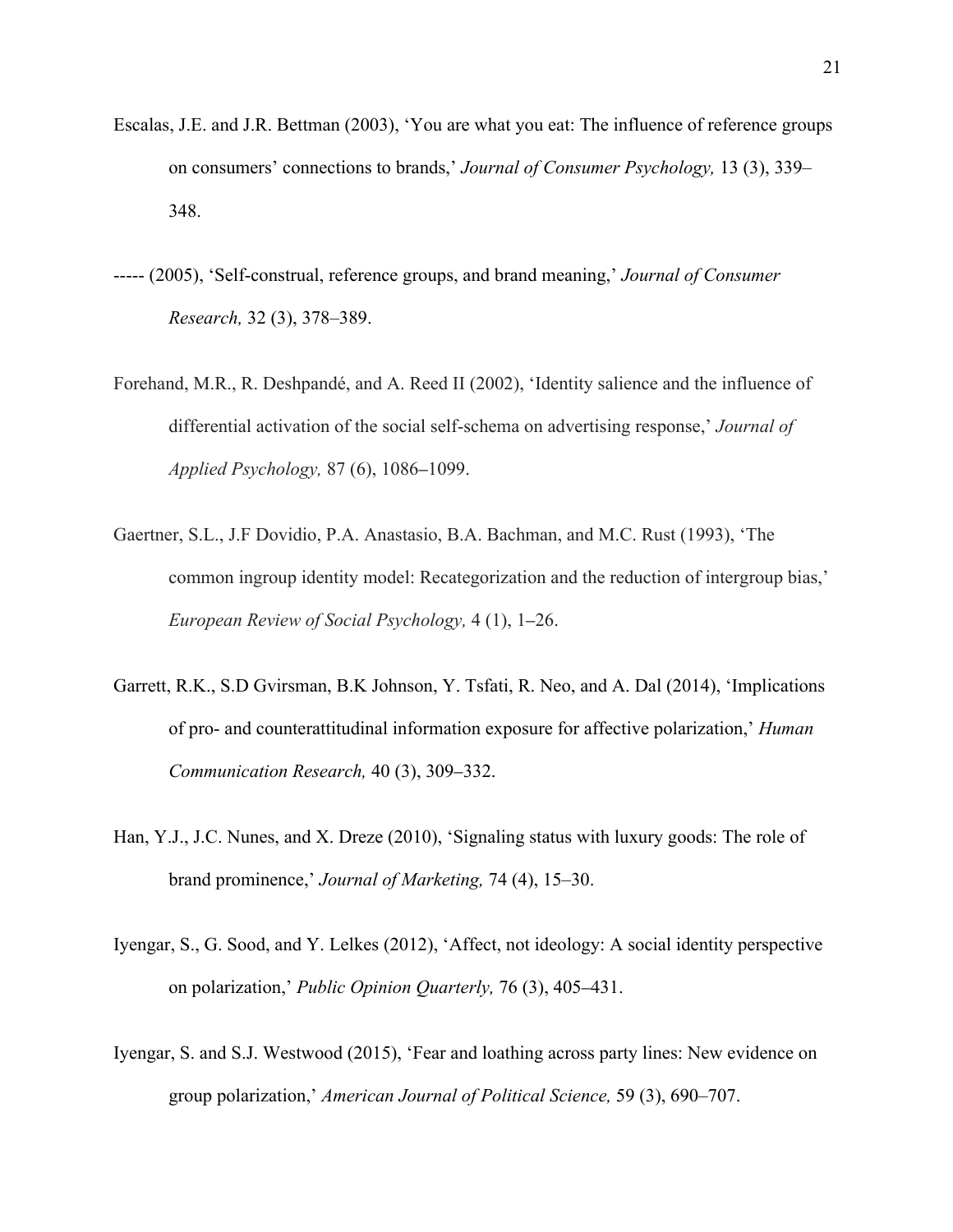- Kleine, R.E., S.S. Kleine, and J.B. Kernan (1993), 'mundane consumption and the self: A socialidentity perspective,' *Journal of Consumer Psychology,* 2 (3), 209–235.
- Levine, M., A. Prosser, D. Evans, and S. Reicher (2005), 'Identity and emergency intervention: How social group membership and inclusiveness of group boundaries shape helping behavior,' *Personality and Social Psychology Bulletin,* 31 (4), 443–453.
- Luhtanen, R. and J. Crocker (1992), 'A collective self-esteem scale: Self-evaluation of one's social identity,' *Personality and Social Psychology Bulletin,* 18 (3), 302–318.
- Markus, H. and Z. Kunda (1986), 'Stability and malleability of the self-concept,' *Journal of Personality and Social Psychology,* 51 (4), 858–866.
- Markus, H. and P. Nurius (1986), 'Possible selves,' *American Psychologist,* 41 (9), 954–969.
- McCracken, G. (1989), 'Who is the celebrity endorser? Cultural foundations of the endorsement process,' *Journal of Consumer Research,* 16 (1), 310–321.
- McFerran, B., D.W. Dahl, G.J. Fitzsimons, and A.C. Morales (2010), 'I'll have what she's having: Effects of social influence and body type on the food choices of others,' *Journal of Consumer Research,* 36 (6), 915–929.
- Naylor, R.W., C.P Lamberton, and P.M. West (2012), 'Beyond the 'like' button: The impact of mere virtual presence on brand evaluations and purchase intentions in social media settings,' *Journal of Marketing,* 76 (6), 105–120.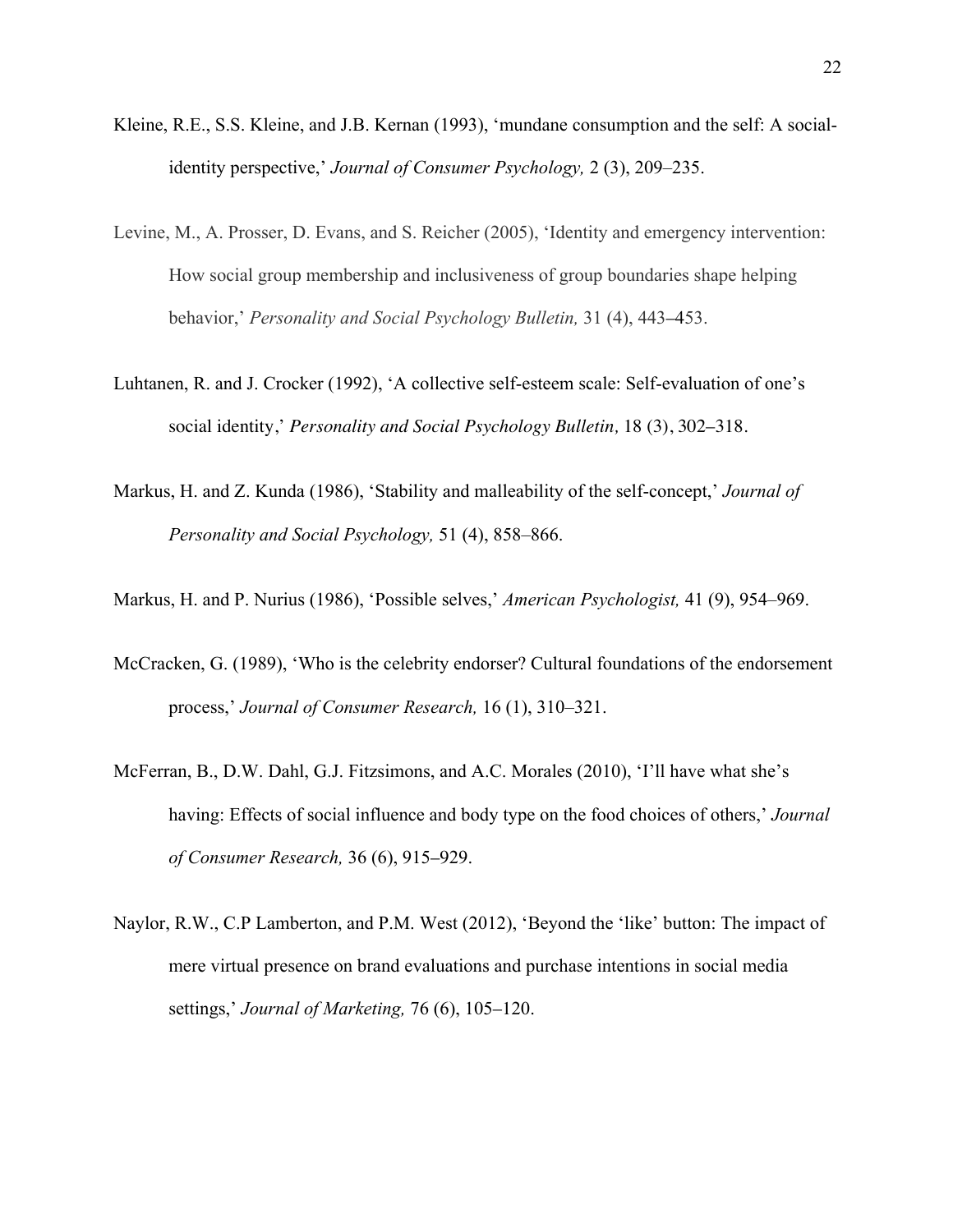- Reed, A. (2004), 'Activating the self-importance of consumer selves: Exploring identity salience effects on judgments,' *Journal of Consumer Research,* 3 (2), 286–295.
- Reed, A. and K. Aquino (2003), 'Moral identity and the expanding circle of moral regard toward out-groups,' *Journal of Personality and Social Psychology,* 84 (6), 1270–1286.
- Reed, A. and M.R. Forehand (2016), 'The ebb and flow of consumer identities: The role of memory, emotions and threats,' *Current Opinion in Psychology,* 10 (October), 94–100.
- Reed, A., M.R. Forehand, S. Puntoni, and L. Warlop (2012), 'Identity-based consumer behavior,' *International Journal of Research in Marketing,* 29, 310–321.
- Richins, M.L. (1994), 'Valuing things: The public and private meanings of possessions,' *Journal of Consumer Research,* 21 (3), 504–521.
- Rucker, D.D. and C. Cannon (2019), 'Identity and compensatory consumption,' in Mark Forehand and Americus Reed (eds), *Handbook of Research on Identity Theory in Marketing*, Northampton, MA: Edward Elgar Publishing Inc.
- Shalev, E. and V.G. Morwitz (2012), 'Influence via comparison-driven self-evaluation and restoration: the case of the low-status influencer,' *Journal of Consumer Research,* 38 (5), 964–980.
- Shang, J. and J. Peloza (2016), 'Can 'real' men consume ethically? How ethical consumption leads to unintended observer inference,' *Journal of Business Ethics,* 139 (1), 129–145.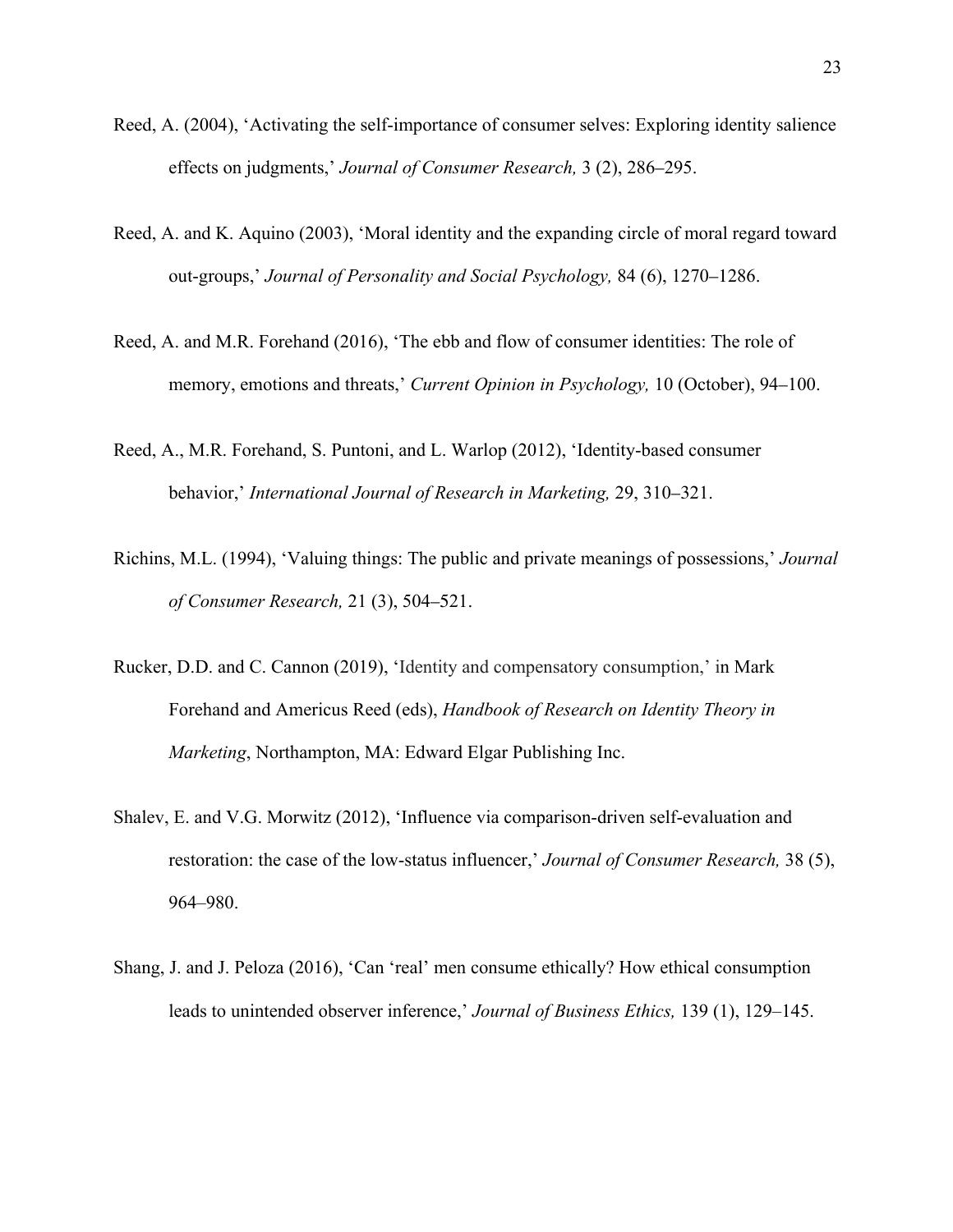- Spangenberg, K. and J. Angle (2019), 'Associations matter: Revisiting the threat typology model,' in Mark Forehand and Americus Reed (eds) *Handbook of Research on Identity Theory in Marketing*, Northampton, MA: Edward Elgar Publishing Inc.
- Tajfel, H. and J.C. Turner (1979), *An integrative theory of intergroup conflict,* Monterey, CA: Brooks/Bole.
- Theodoridis, A.G. (2016), 'The hyper-polarization of America,' *Scientific America,* retrieved from https://blogs.scientificamerican.com/guest-blog/the-hyper-polarization-of-america/
- Thomas, V.L., R.D. Jewell and J.W. Johnson (2015), 'Hidden consumption behaviour: An alternative respond to social group influence,' *European Journal of Marketing,* 49 (3/4), 512-31.
- Warren, C. and G. S. Mohr (2018), 'Ironic Consumption,' *Journal of Consumer Research*, ucy065, https://doi.org/10.1093/jcr/ucy065.
- White, K. and J.J. Argo (2009), 'Social identity threat and consumer preferences,' *Journal of Consumer Psychology,* 19, 313–325.
- White, K. and D.W. Dahl (2006), 'To be or not be? The influence of dissociative reference groups on consumer preferences,' *Journal of Consumer Psychology,* 16 (4), 404–414.
- ----- (2007), 'Are all out-groups created equal? Consumer identity and dissociative influence,' *Journal of Consumer Research,* 34 (4), 525–536.